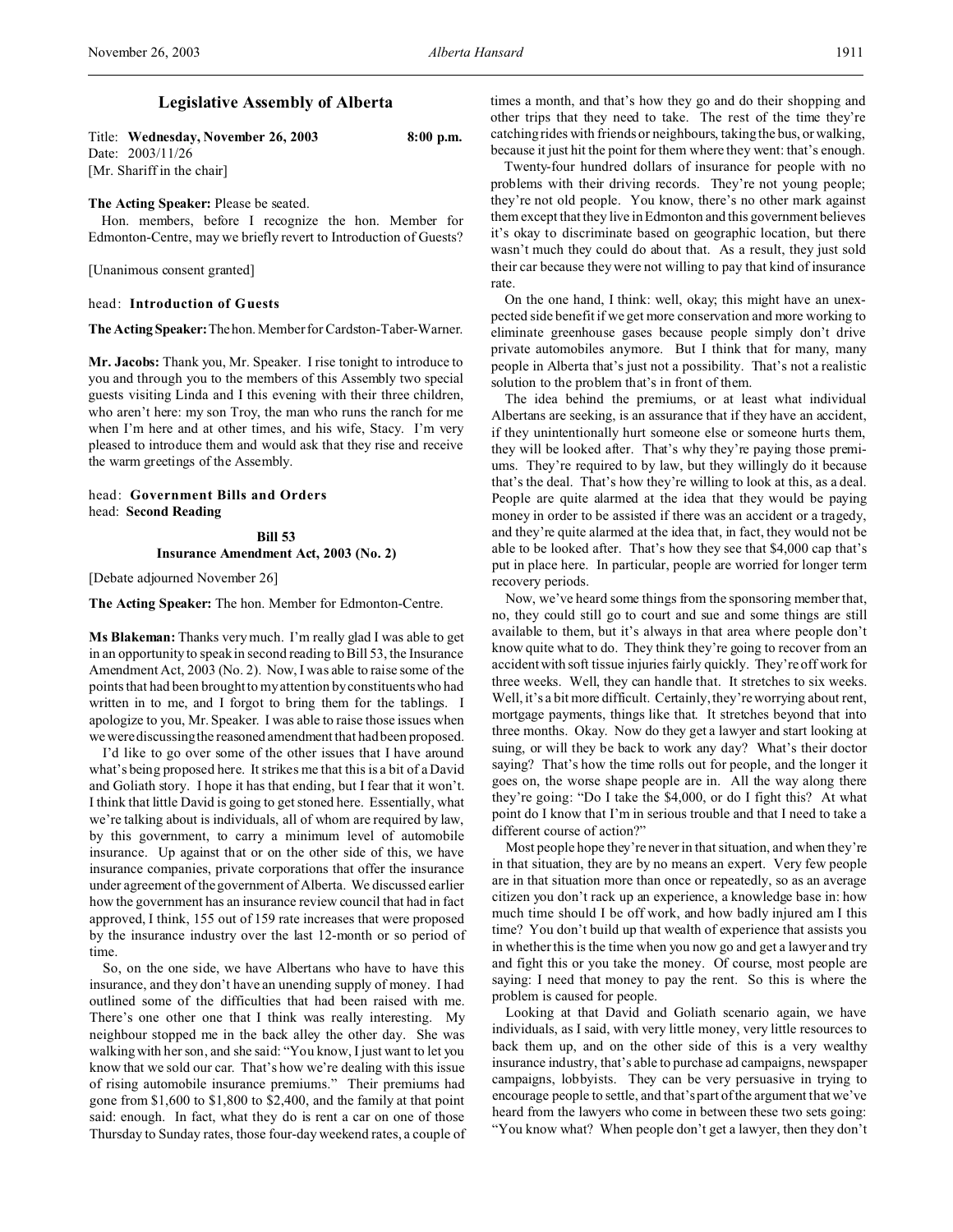get as good a deal." Certainly, that's what insurance companies are trying to do: get people to settle for as little money as possible. The individuals are trying to get as much money as possible, and this is where the conflict is caused.

Out of all of this, if we look at having something like a cap in place, what that does, really, is remove full accountability or full accounting from poor drivers or bad drivers, and it also is taking away full compensation for their victims because that cap is put in place. That cap, in effect, says "no fault" under that amount of money or with this kind of injury. It does nothing to really punish a bad driver or nothing to really compensate someone who suffers extreme pain and suffering. I think that a piece we would not be well advised to lose is that punishment factor, and if the only punishment factor we're looking at is, "Well, their insurance rates will skyrocket," I don't know that that really got us where we wanted to be.

### *8:10*

Who's taking the risk, and who gains the benefit from this? I don't think we've got those assigned to the right parties at this point. I continue to be concerned, and we have sought answers from the government repeatedly and don't have the answers – it's actually been sort of made into a joke – about why the government would say: oh, it's not right or fair to discriminate based on age or based on gender. Okay. Good. Congratulations to the government for recognizing that, but then they give us no reasoning for why they feel it's okay to discriminate based on geographic location; that is, for those drivers that are insuring themselves to be driving in Edmonton.

Now, one of the other things that is carried forward in this bill that I had spoken against before was this whole idea of so-called doubledipping, and I would argue with that because double-dipping is when you are paying for the same action or activity twice out of the same pot. That is not what, in fact, is going on here. I'm referring to the clauses that are saying that if someone has coverage from more than one company or more than one policy, only one policy would be allowed to pay off. I really disagree with this because this discriminates against anyone who is a contract worker, against anyone who is self-employed.

Now, on the one hand, we say that we want you to take responsibility if you're going to be out there working on your own: good on you, but take responsibility and make sure that you have insurance that covers you. Okay. Fine. Well, for a lot of the people that I've spent many years working with in, for example, the nonprofit sector – disability insurance, for example. You know, I've always carried my own disability insurance. It's cost me a lot of money to do that, but I've had to do it consistently because once I get on with a company, I'm going to get a better rate if I stay with them. Occasionally I've had periods of employment of three or four or five years where I've been able to get disability insurance coverage through my employer, as I do right now as an MLA. I won't be an MLA forever and I wasn't in some of those other jobs forever, but if I dropped that coverage that I was carrying and paying for myself, once I was no longer with the employer who was giving me coverage, I would be paying significantly more money to try and get that coverage back.

So to individuals who work on their own – and there are more and more people that do that; we recognize that – you're saying, "Well, we want you to keep up that insurance on your own," but then we're not going to let it pay off. So I really have a problem with this. If the individual is paying that policy on their own or that premium on their own, they should be able to have it pay off for them. We as legislators should not be saying: "No. Sorry. Tough luck. Only one of those policies is going to pay off in this particular instance." I really disagree with that. I think you are unfairly discriminating against people who work contract or are self-employed in a variety of different fields.

You know, we have to understand that people have all different kinds of lifestyles and different ways of trying to look after themselves, and they are trying to look after themselves. For this Assembly to turn around and say, "Well, we're going to make you pay that policy on your own, but we're not going to allow for it to pay off," it is placing a very unfair burden on people, and I've never had that explained as to why the choices are made in this legislation to do that. I cannot speak strongly enough against that particular section.

That is the section that's also, you know, reducing awards by the amounts of income tax, Canada pension plan contributions, employment insurance premiums, et cetera, so that it basically nets out. This is a reduction of automobile accident claim awards that ensures that a person can't collect twice for the same accident. Well, why not? If they paid for two premiums, why can't they collect twice? They paid for it. Now you're saying that somebody can pay for something but they don't get the benefit of it. How does that work? Why are you discriminating against these people? Particularly, you're discriminating against people that are self-employed or who work on a contract-to-contract basis, and that covers a lot of my colleagues in the nonprofit sector who, frankly, can't afford to be carrying this extra insurance premium and never having it pay off for them should they need it.

Those are the remarks that I wanted to make to Bill 53 in second reading. I'm not willing to support this bill in principle at second reading. It's not fixing the problem. We started out with this because we had astronomically high insurance premiums that had increased I don't know how many fold over the last 18 months with the total approval of the government of Alberta. That was the situation we started with. Does this bill rectify that situation? No, it does not. Who carries the risk for this? Albertans. Who does not get the benefit for this? Albertans. Who does get the benefit? Insurance companies. So I'm not at all happy with this bill at this point.

Thank you.

**The Acting Speaker:** Hon. members, Standing Order 29 kicks in. Any questions for the hon. Member for Edmonton-Centre?

There being none, the hon. Government House Leader.

**Mr. Hancock:** Thank you, Mr. Speaker. I'd move that we adjourn debate on Bill 53.

[Motion to adjourn debate carried]

**head: Committee of Supply**

[Mr. Shariff in the chair]

**The Deputy Chair:** We'll call the committee to order.

# head: **Supplementary Estimates 2003-04 General Revenue Fund**

**Agriculture, Food and Rural Development**

**The Deputy Chair:** The hon. Deputy Premier.

**Mrs. McClellan:** Thank you very much, Mr. Chairman. I'm pleased to begin the discussion in Committee of Supply as Alberta Agriculture, Food and Rural Development has a large amount of the vote we're going to talk about tonight.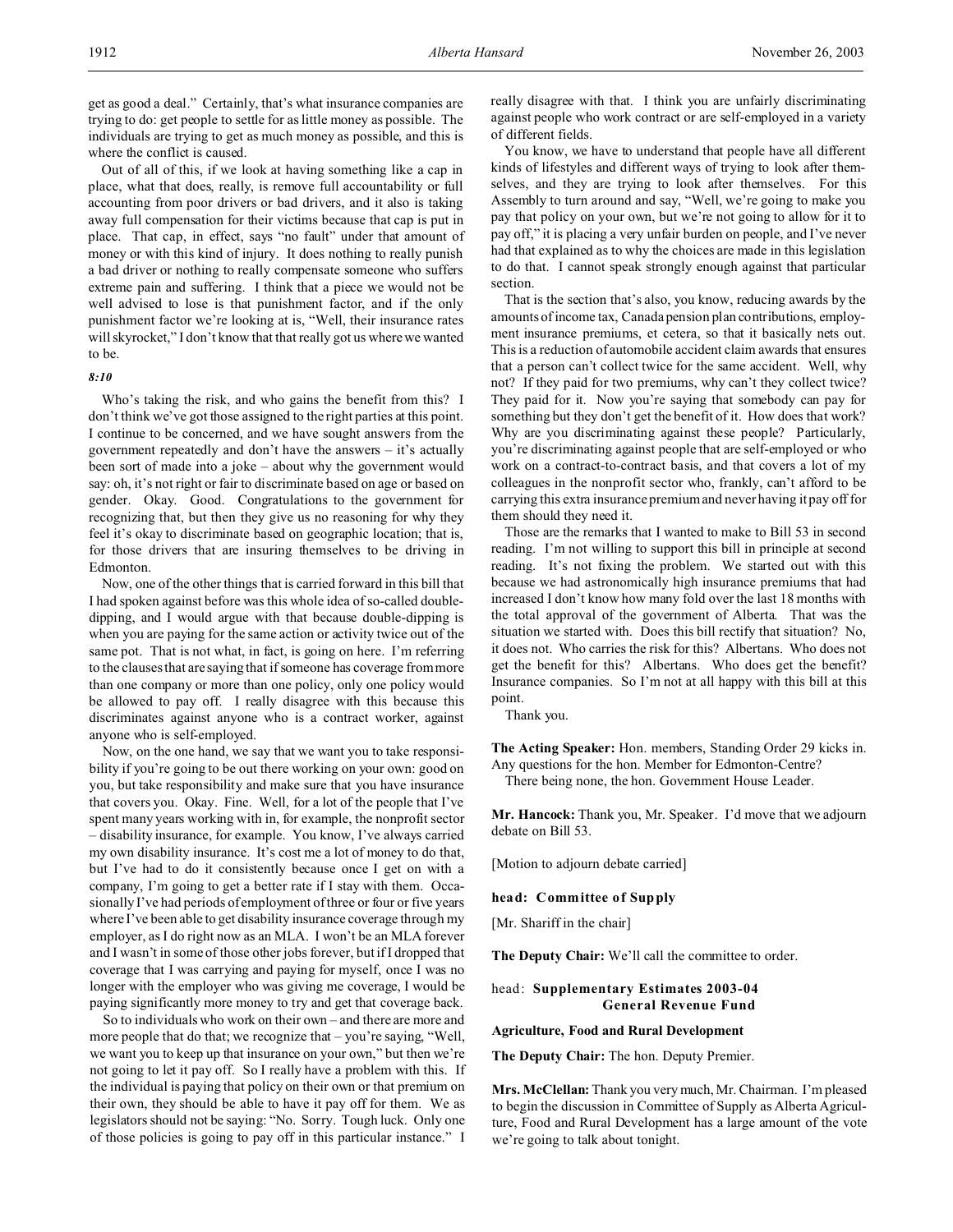The majority of the dollars that we are addressing tonight are to handle what could have been a very devastating situation with the single case of BSE that was discovered on May 20. That pretty well brought our industry to a standstill, and it became very apparent very quickly in discussions with the industry that action would have to be taken very quickly to move what we thought was about 650,000 fat cattle out of the feedlots in our province, which turned out to be closer to a million head of fat cattle.

Of course, a large part of this is what we called the Canada/Alberta BSE recovery program. After that program concluded, of course we found that there were still many thousand head that were not covered. We felt it was important that we recognize the deep concern that there was going to be a real hole in our marketing in about October or November the way the cattle were passing through, so we introduced the market set-aside program and covered about 110,000 head in that.

Of course, when we got the good news that the border was going to open for boneless cuts of meat, we still had a fairly large number of fat cattle in our yards, but we felt it was important that we design a program that would put some market and price determination into the industry. That may have been our most successful program.

In both of the programs that Alberta introduced on their own, market prices moved up in the first instance about 20 cents and close to 30 cents, and we're seeing them drop back a little bit now but still reasonable.

#### *8:20*

So those were some of the things that we covered with the bulk of the money, but maybe as important are the smaller amounts of money that are in BSE recovery. Of course, one is the expanded lab facilities. We will be, through Infrastructure, building a level 3 lab in Alberta. When the federal government through CFIA did a review of labs across Canada, they found a very strong lack of labs west of Manitoba. This will respond to that, but maybe as important are the improvements to our level 2 lab that will allow us to do the quick test, and hopefully at some point that will be recognized as the test.

Right now we do quick tests. If we were to find a suspicious slide, then we would take it to what we call the gold test. Quick test can be done in four or five hours and probably costs a third of what the gold test would, but it is important that we have those facilities and that we have staffing for them, and that is in there.

The latest thing that we've dealt with in BSE of course is what we call the mature market cattle and other ruminants, and that is for breeding animals that are extra to the breeding program but still are a good beef product, to try to assist moving those through. Of course, the Alberta program does offer marketing choice. It allows the producer to keep it, gives them what would be about a daily feeding allowance, and/or to send it to slaughter. We think that's important because it's important that we have the capacity to slaughter these animals, which we don't today. It's important that we have a place for the product after we do slaughter them, which we don't today. Seventy percent of that product prior to May 20 went into the U.S. We do have the opportunity to turn this challenge into an opportunity and develop that market here, and we believe that will happen, but it'll take a bit of time.

The last thing I'll just mention is our farm water program, which the federal government is cost-sharing with us this year. We're very pleased to have them participating. This is something that we think is incredibly important. The grasshopper control program as well, which, again, the federal government is co-operating with us on, and then our funding for what will be the Canadian agriculture income stabilization program. We think it's a good program. We're trying to encourage at least one of the two provinces that need to sign that

agreement to resolve their issues with it and get on with having a good safety net for our producers into the future. We believe that through raising the caps on that program, which we have agreed to do in our province, we could handle anything, including perhaps what we had this year. The old program simply wouldn't under its levels.

So I would prefer to take some questions rather than use time in discussion. As I have in the past, if I don't give you the answer tonight, I will respond and you will have it before the end of session.

**The Deputy Chair:** The hon. Member for Edmonton-Ellerslie.

**Ms Carlson:** Thank you, Mr. Chairman. I'd like to thank the minister for her opening comments. She does answer the questions promptly and in writing if she can't give the kind of detail she wants at the time, and we do appreciate that.

With regard to the moneys asked for here in Committee of Supply in supplementary estimates, I have a few questions that she probably can answer this evening. I know that we've heard lots of talk about the global impact on the province from this experience that we had this past year, but I'm interested in a more representative discussion about a local impact on small-town cow/calf operators, small feedlots, things like that. How many have we lost for good in the province? Is there any assistance for those who are on the verge of bankruptcy and may or may not get through the winter?

I know that often in business we want the marginal businesses to disappear, but farming has a bit of a different history in this province, and we know the impact of losing those farmers in the communities economically in terms of other kinds of ripple effects and spinoffs. So if the minister could address that for me, I would really appreciate that.

Can she explain for us tonight one more time, because I'm not sure that I know the exact sequence of events, how come it took so long to get that initial cow tested?

Also, I'd like to know what percentage of our export market is outside of the U.S. We heard a lot about the U.S., and we heard a lot about Japan, but it seems to me that we have export markets in other countries.

Also, I'm wondering what the impact is on our export possibilities if the Common Market stays closed to us and other countries join it in Europe. So if she could answer that.

The grasshoppers. I had forgotten about that, so thanks very much for mentioning them. It seems to me from what I've read and heard that next year is going to be a very bad year in many regions again, that all five of the species that are prevalent here are going to be a problem. Are you anticipating building into the next year's budget some dollars to cover that, and can you talk just a little bit about the kind of impact that has? When you have a double whammy in agriculture of either drought, infestations, or something like the BSE, it's pretty hard to recover from.

In agriculture I had one more question, and that is: are you using any money for research to find a live test for BSE, and would that come out of your department or would that be in conjunction perhaps with science and technology? If that's the case, could you give us any kind of an update on what kind of progress is being made there.

So I'll ask a few more questions of a few other ministers, but those are the questions I have at this time for agriculture. I'm just going to go down the list in the order that they're here in terms of the questions I have.

The office of the Information and Privacy Commissioner is getting a little more than half a million dollars in the supplementary estimates, and we would like some detail on what that is. When they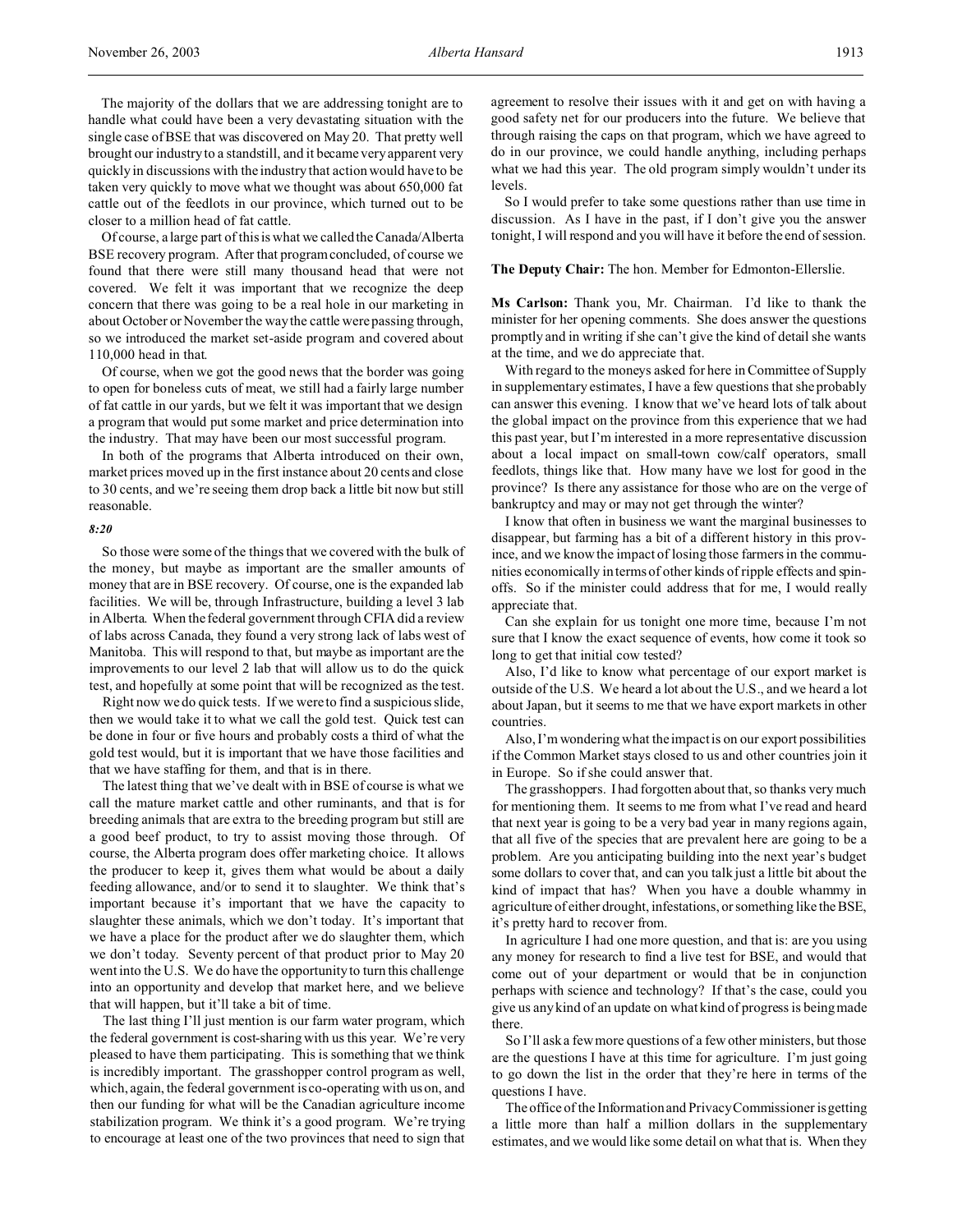just come in as a lump sum line item, we don't get any breakdown on them, and it looks like this is for additional services on the Personal Information Protection Act, but we would like some details. We knew this was coming. We knew what costs were going to be associated with it, and it seems like to ask for another half a million dollars for this last quarter seems quite substantial.

Perhaps I'll talk now about Sustainable Resource Development because the other big whack of money this time is I'm assuming primarily for the fires. Maybe before I ask my questions, actually, I'll ask the minister of agriculture to answer whatever questions she can, and if the Minister of Sustainable Resource Development could talk about the fire expenditure, and then I'll ask my questions.

**Mrs. McClellan:** Yes. On the local impact. The impact is very, very far reaching as I said in the House yesterday, and it's not just the small towns. In the capital region there are about 167 companies that process food and beverage, and a large amount of that is often in the livestock area, and beef is the largest of the livestock. Pork is second. So the impact is everywhere. It's in the corner café; it's in the hardware store; it's in the dress shops; it's at events in the community. It's everywhere. So beyond the traditional, what we think of as the industry – the trucking industry, the retailers, the processors, the packers, the cow/calf operator, the feedlot guy, and the auction markets that didn't hold sales – those are sort of the ones that are right immediate in it. All of these others were impacted in a huge way.

We haven't lost any, and that's the good news. Will we? It's possible. There were probably some operations – there always are – that may have been marginal or having difficulties before BSE that may have trouble surviving, but we haven't lost any.

I give a lot of credit to the Canadian bankers as well as our own institutions here. Minister Vanclief had a meeting early on with the Canadian Bankers Association. We had a follow-up meeting in Calgary with the western regional bankers, including Ag Financial Services here and ATB, and told them that we would as much as possible keep them informed as to what we knew of the state of how things were moving. We've had a couple of follow-up discussions with them since, and I think that's been really helpful. They don't want to own a whole bunch of cattle, and this is some major parts of their portfolios, and they don't want to lose it either. So we've been working together on that.

# *8:30*

On the test we have a policy – and we won't change this policy – that animals that are tested to go for human food consumption will be first. Nobody has ever disagreed with that. Had this animal shown any signs of neurological problems, it would have been probably put on a priority test, but it did not. It was down, and it was condemned immediately. It didn't even come close to the food chain. The pathology suggested that it had pneumonia and was thin. Of course, we all know that the only test for BSE right now is brain tissue slices and testing, so that is the sequence.

We had a heavy, heavy cull of older cattle in our province last year because of the drought, so of course there was pressure. There's no question. Will our improved lab facilities address that? Yes. Will we reduce our testing? No. We were testing at probably three and a half times the OIE requirements, and we feel that that's important.

On the export side, quickly, the U.S. continues and will continue to be our largest customer, almost 40 percent. We consume probably 13 percent, maybe, in Alberta, 15 percent to Quebec, and a little bit to the rest of the provinces. Four percent of our product goes to Japan and close to 15 percent to Mexico. It is a growth market and has grown in a huge way in the last 10 to 15 years. Europe is a smaller player, but every market that we have in the world is important to us, whether it's \$100 million or whether it's our U.S. boneless beef, about \$1.3 billion the year before this all happened. They are all important, and you have to continue to look for new markets.

The grasshopper program. This is our second year of intensive assistance for our producers. We'd like Mother Nature to look after it. We need a cold, wet spring. One thing that's encouraging to me, although I haven't had any scientists tell me what the reason is, is that a number of producers are telling me that they found grasshoppers dead on the heads and that were discoloured in fields. That could mean something because it's usually a parasite or something like that that Mother Nature brings in that really deals with it. The outbreak was bad, but it was more localized than last year, and when you have drought, you're going to have them.

Are we doing work on a live test for BSE? CFIA is generally our agency for dealing with that type of testing. We've had any number of people come forward and say: we have a test. I hope we do, but unless it is approved by the international community, it doesn't matter. So, yes, we need to keep working on a test, but we have to make sure that it is recognized by the international community, because for just us to do it and say that this is good won't work. So we worked with CFIA, with the U.S., with other countries because we'd all like to have that test.

I'll conclude there.

#### **Sustainable Resource Development**

**The Deputy Chair:** The hon. Minister of Sustainable Resource Development.

**Mr. Cardinal:** Thank you very much, Mr. Chairman and hon. members. As the Minister of Sustainable Resource Development I'm here to discuss the supplementary estimates to my ministry's budget. As you well know, these estimates relate to the forest protection area and the Natural Resources Conservation Board.

To begin with, I will speak to the increase in funding needed to deal with another busy fire season. The supplementary estimate is a result of a very challenging fire season, although it was not as big as the fire season before. I believe the previous year we spent over \$319 million on the fires and burned over 5,000 hectares of forested area. This year we're considerably less than that. Additional to our existing budget of \$75 million, we are requesting another \$126 million to deal with, of course, additional resources and costs associated with fire fighting.

As many of you will remember, we dealt with the Lost Creek fire this summer in the Crowsnest Pass area. This was a huge fire that took place in the mountains, a very challenging terrain to fight fires in. Fighting a fire in the mountains is very, very difficult and costly. Between this fire and over a thousand other fires about 57,000 hectares, or 142,000 acres, were burned this past summer. As well, approximately 3,000 individuals in seven communities were evacuated, and thanks to Municipal Affairs and the municipality and the MLA, of course. They did a super job in that particular process.

Due to the hard work and organization done by the staff and the disaster service area in the municipalities and the local volunteers, we did not lose any structures. We did quite well compared to other jurisdictions around us, when you watch the TV, all the houses that burned down. Our staff and resources that we had out there did not lose any structures.

We had crews at 25 primary camps and 15 secondary camps throughout the province, and 128 lookout towers were in full operation throughout the summer.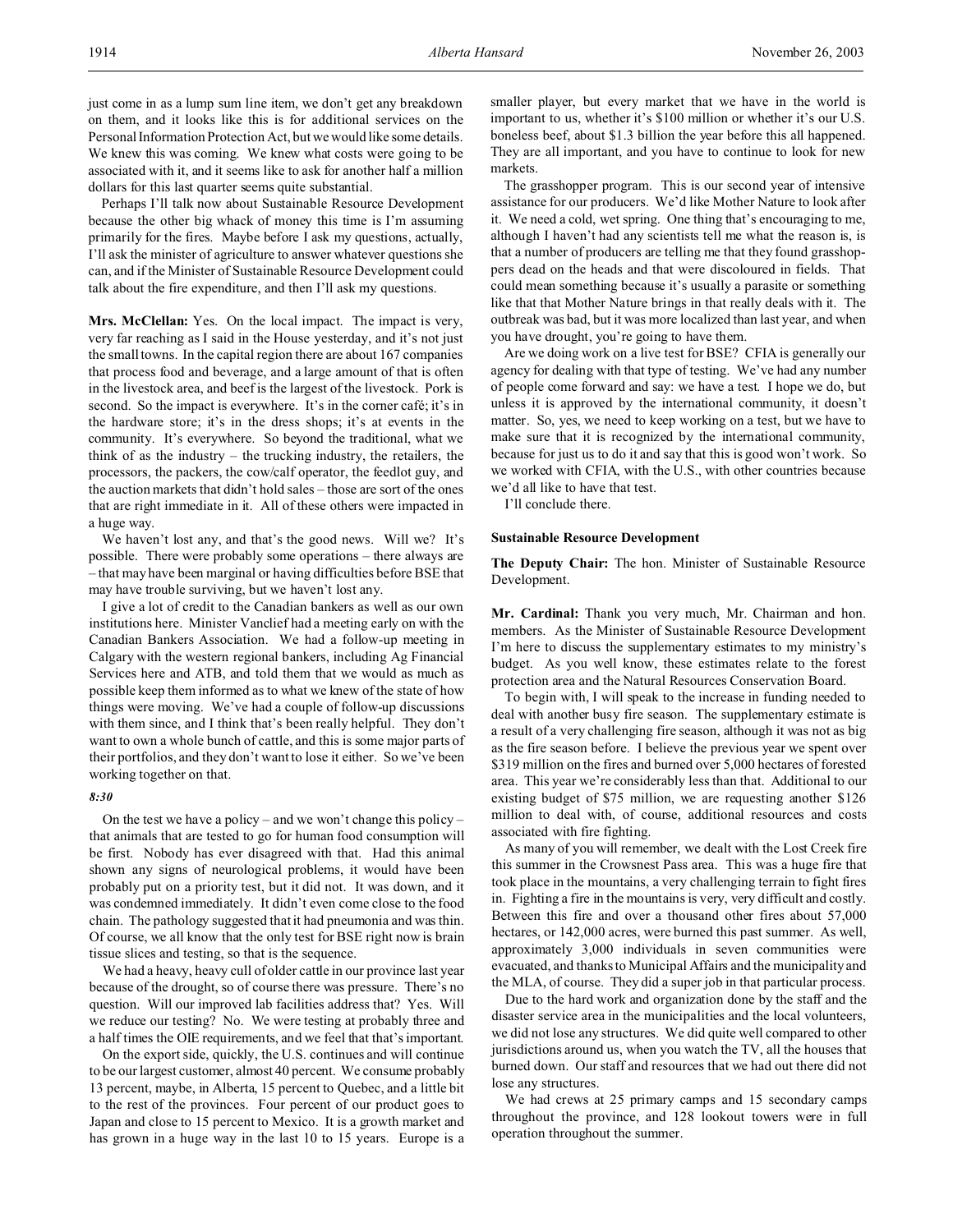This just gives you some idea of the size of our operation, both in personnel and keeping our equipment on the move to the right places at the right times. This is why we are requesting the supplementary estimate of \$113 million in protection costs and \$13 million to deal directly with the FireNet communications system, which is just being finalized this fall. It, of course, is a telecommunications system that will be in place by early spring. It will enable us to know where our resources are in the field when we are fighting fires. So we should do a better job and have safer communities and, at the same time, protect our forest resources, because it is getting more and more challenging.

Communities have expanded into forested areas. Industries and recreation activities have also increased, especially as our economy improves. There are more than 320 communities now in the protected forest areas. Of course, many of those are at reasonably high risk from wildfires. I would hope that the hon. members here tonight will support these increases.

## *8:40*

In the area of the Natural Resources Conservation Board, as you know, the NRCB has been given an additional mandate as of last January to deal with confined feeding operations, or CFOs. Basically, when the NRCB assumed this responsibility back in January of 2002, which I just mentioned, we knew that the increased role of dealing with these applications would require additional funding. However, we made the decision to wait and see what kind of increase would actually come into place. Therefore, this is why we now want to make sure that we didn't over budget. At the same time, we want to make sure that there was a process in place to ensure that the additional finances that are required to continue operating are put in place, so we are asking for \$0.6 million to offset the ongoing operating costs.

So I'd just like to again thank you for giving me the opportunity to do the presentation here tonight. I'll try and answer as many of the questions as I can without taking the whole evening, and I will also ask my staff, then, to review *Hansard* and answer any of the questions that could be answered in writing.

Thank you.

**The Deputy Chair:** The hon. Member for Edmonton-Ellerslie.

**Ms Carlson:** Thank you, Mr. Chairman. I just have a few questions for the Minister of Sustainable Resource Development. The fire was quite impressive this year in the mountains. It's the first time my kids had ever driven through a road that had been closed and then temporarily opened and the smoke and the firefighters and the watering down of the firebreaks, and when you see how the fire has crowned and then it's jumped the road, it's something to see. When you can't see the sun because the smoke is so thick and you can't breathe the air, it gives you some idea of the kind of impact fires really do have.

# [Mr. Johnson in the chair]

Driving through that fire I wondered whether you had any reciprocal agreement arrangements with the province of B.C. and whether you shared workers and resources to fight those fires in the mountains this year, and if you did send help to the interior of B.C. with their fires, we'd like to know what that was.

You talked about lookout towers. How many do you have in total, and how many of them are actually staffed during the summer? I know that in years past there's been some discussion about some of them being shut down and hours reduced and so on. So if the minister could review that for me, that would be very helpful.

I'd like a little more information on the communications system that you're putting in place, specifically the reasons why you think it's going to improve the situation you have there.

Also, I would like you to comment on whether or not you have a process for reviewing the way the dollars are spent after the fire, a systems audit from the inside out to see where you could be more effective and where you could save money. I know that when items required by the crews are needed, they're needed immediately, so they must be bought, and that's not a very efficient way to operate. We can't anticipate all needs, but I'm wondering if you do take a look at that and look at doing any kind of internal audit after the fact so that the systems can be improved. These fires are hugely expensive, and anything we can do to improve the efficiency of the people on the ground means the fire goes out faster and means we save a lot of money in the long run.

The other question I have is  $-$  it's just slipped my mind, what it is now. Just blew right out of my head. It's about the fires.

### **Mr. Lund:** How they start?

**Ms Carlson:** Yeah, how they start. That's exactly right. I know that changes are coming in to find people who start them. Thank you. It's a minister who had to answer these questions from me in the past who knows the kinds of questions I ask. Actually, how do you see that happening on the ground? Our questions during debate before were things like: if your teenagers are participants in a party and start a fire as a result of not properly putting out a campfire they might have started, who's going to be held responsible and what are the fines going to look like? What are industrial fines going to look like? I know that trains start a lot of these fires, and how do you see that process being managed? So if you could give us a bit of an overview on that, that would be helpful.

Thank you. Thanks, Ty.

**Mr. Cardinal:** Thank you very much. I won't be very long. Again, like I said, my staff will review *Hansard* and answer most of those questions in writing.

I do have, you know, a few comments in relation to reciprocal agreements with B.C., Saskatchewan, and other jurisdictions. We do have an understanding that if they require our resources, as long as our situation is in a reasonable state, we will go there and help.

The other area that we're looking at right now which you may be interested in – and you may actually help us to talk to the feds – is the issue of reciprocal agreements in relation to the purchase of new water bombers. We could use your help in that because I believe that between Saskatchewan, B.C., and Alberta we could probably afford to use the same planes in fighting fires. Some of those new planes move very fast and are very effective. Therefore, we are in fact talking to the company that produces those planes now, and we'll continue those discussions.

That is really going to help in relation to being proactive. We have a policy in Alberta now – and former ministers, of course, had that too – that early detection and early response is the key. If a fire starts, for example, in the evening, we will have our water bombers on-site by 4:30 the next morning. The old policy used to be that they'd start about 10:30 in the morning. By then, the fire was gone. We are making some of those changes. We have over a hundred lookout towers yet, and with the new operations that are being set up under the FireNet program, of course, we'll have a quicker response and quicker communication system in relation to identifying where the fires are.

The other area in relation to reviewing the fire costs. Those are pretty detailed, and we like to do one year-to-year, so I'll get that one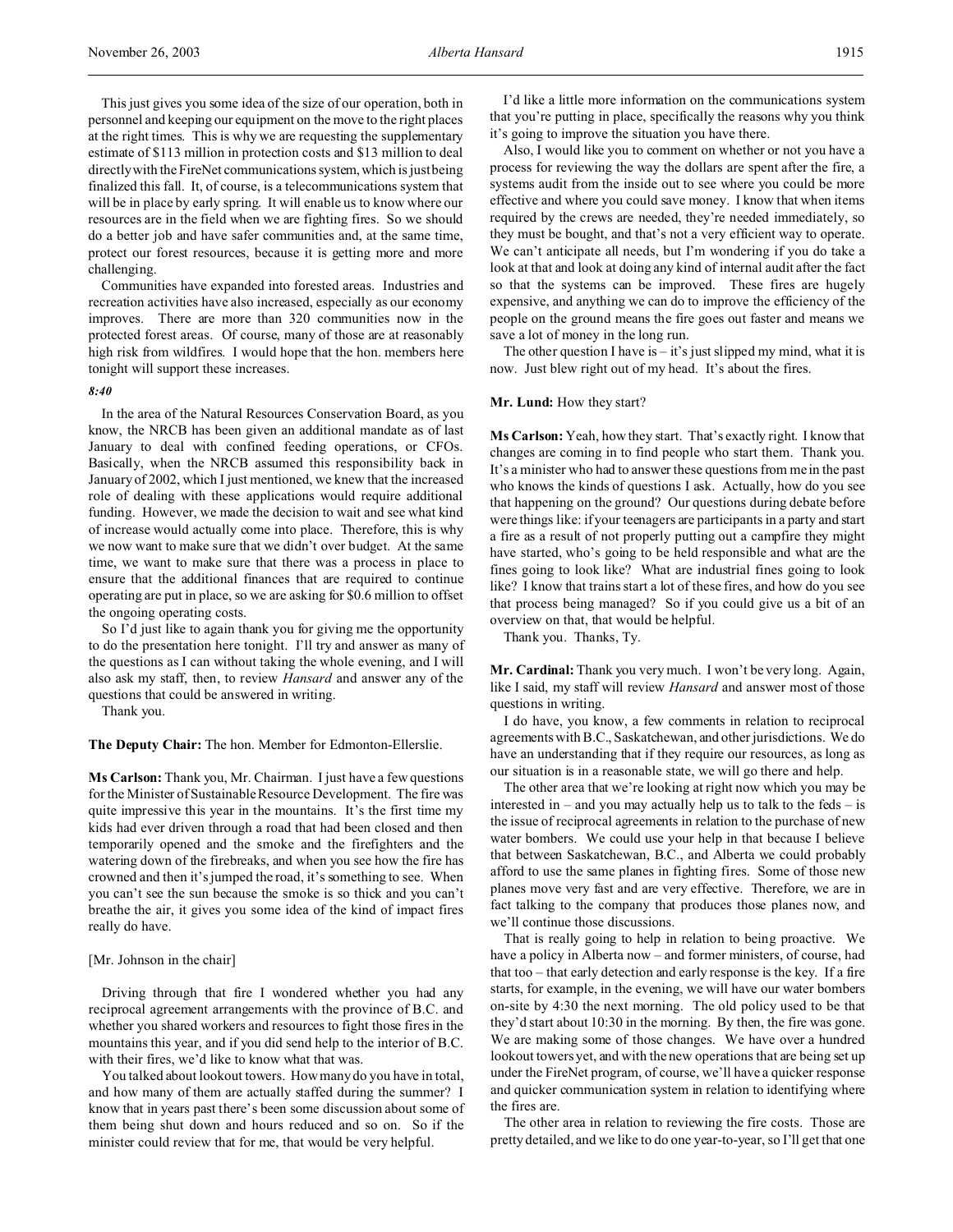in writing to you to show exactly where the dollars are going, more than this year but, say, three or four years in the past. That will give you an idea how we arrive at trying to estimate what our budget should be.

As far as fires, about 40 percent of the fires are started by man, and we do investigate all of them. In cases where we do find whoever started the fire, they are charged, and we will go through the court systems. We have done that in the past, and we'll continue doing that.

I think that covers some of the questions you had, and the rest we'll answer in writing. Thank you.

# **Ms Carlson:** Thank you very much.

### **Community Development**

**The Acting Chair:** The hon. Member for Edmonton-Centre.

**Ms Blakeman:** Thanks very much, Mr. Chairman. I am a critic on five departments, and four of them have supplementary supply in this document. I'd like to do one of them right now, two if I can, and then I'll come back later and do the others.

I'll draw your attention to the supplementary estimate requested by Community Development appearing on pages 33 to 35. This is indicating that, in fact, there's \$5 million that is being allocated, \$4 million of which is coming back, helping to offset the total cost, so there's only \$1 million being requested. But it is looking at a reallocation of \$5 million toward "operations and maintenance of libraries, provincial parks," and then just "other publicly supported facilities." So my first question is: could I get a detailed list, please, of the money under vote 5.2.1, cultural facilities and historical resources grants? It appears to be \$900,000. Could I get a detailed list, please, or explanation of which facilities and exactly what's being done?

#### *8:50*

Then I'm curious with the other two. A budget was passed here six months ago. It was passed in May. We're back here in November, and there are proportionately substantial requests for this department, anyway, for libraries and provincial parks. Under vote 2.2.2, library operating grants, we're looking at a request of \$1.658 million, and for the parks, vote 6.0.3, we're looking at \$2.442 million.

So I'm wondering, given that we've just had a second quarter update or something today, if what I'm seeing here – and maybe the minister can talk about this  $-$  is that we only see these two areas move forward when there is a surplus from which money can be allocated. Does the minister consider that that is appropriate management of our assets like libraries and the stock that they have or, for example, the provincial parks, which are an asset belonging to all Albertans? Is that appropriate management if we only get the money put in here when there's a surplus? Does he recognize, then, that this is in fact creating an infrastructure deficit if that muchneeded money only goes in when there's a surplus or when he can convince his colleagues to allocate it?

It's not as though this department doesn't know this. In the budget that we passed six months ago, Alberta 2003 budget, under Strategic Issues, appearing on page 92 of the business plans, notation number 2 under Challenges and Opportunities, "rising expectations of Albertans for equitable access to the public library system from anywhere in Alberta in support of their work, leisure and learning goals" is understood to be a challenge and an opportunity here. So this is not news.

We've got two or three notations  $-8, 9$ , and  $10$  – that are talking about the public's expectations for outdoor recreational activities, protection and preservation of provincial parks and protected areas, protection and monitoring of parks, "integrating new information technologies . . . to optimize the preservation, protection and presentation of Alberta's history, culture, provincial parks and protected areas." Number 11: "needs to upgrade and renew the aging infrastructure for provincial historic sites, museums, interpretative centres, parks and protected areas."

So obviously the department and the minister were well aware of the pressures here. We didn't particularly, I don't think, see increases in those areas in the budget. Here we are six months later on the very day that we have a surplus announced, and now we've got a matching supplementary supply request. So I am curious about the management strategy here.

You know, I have to agree with the need for the provincial parks because I had started to notice this. I went out this summer and did a short tour, stopping in as many of the provincial sites as I could find, and I agree with what the Auditor General was pointing out, that there was a definite need to have a close look at upgrading and maintaining these assets because they have fallen behind. Some of them were in quite good condition, and in other ones, you know, the signage had come down and had not been replaced or had been tacked up or pieces had been broken off a sign, the boulders and the landscaping at the bottom had never been replaced, the male and female indicators on the outhouses were missing, railings were broken. I mean, that's just a small sample of some of the things that I saw.

I have to point out that it was uneven. In other ones, there was nothing that I could complain about. It was in very good shape. It was well-maintained. The parks people were excellent. It was wellsigned. It was well-lit. Everything you would expect from our parks system.

So what I'm seeing is that the experiment to privatize the maintenance of the provincial parks was not a success, and I notice that in a number of places where it had been privatized to the nonprofit sector or privatized to other groups outside of government to do the maintenance, it's quietly now been taken back. In the local park next door to where I often go, it was the local fish and game association that took over the maintenance. They tacked a sign up over top of the familiar Alberta parks sign, and now that's quietly disappeared. Obviously, Alberta parks and recreation is now doing the maintenance on the place again. To my eye – and I'd like to hear the minister discuss it – I think the decline in quality and the problems with the maintenance in the provincial parks has to do with that attempt to privatize the maintenance. I'd like to hear his discussion on that. [interjection]

My colleague from Edmonton-Glengarry is quietly musing about what's protecting our investment in all of these parks across Alberta. And that's the problem: I think it's not being protected particularly, and it's certainly not being kept up. So I'm looking for the detail, and I'm also looking for a larger discussion around how this is going to be managed. Obviously, the department sees it and understands it, it's in their Strategic Issues: Challenges and Opportunities section. But is this how it gets managed? Only when we've got a surplus and maybe if he can convince his colleagues on Treasury Board to okay it do we actually get some movement forward here? If that's how we're going to do this, I think we're in trouble with protecting those assets.

Those are the questions I'd like to start with. I'll maybe stop now and get an answer from the minister and see if there's a need to follow up with the additional questions that I have. Thank you.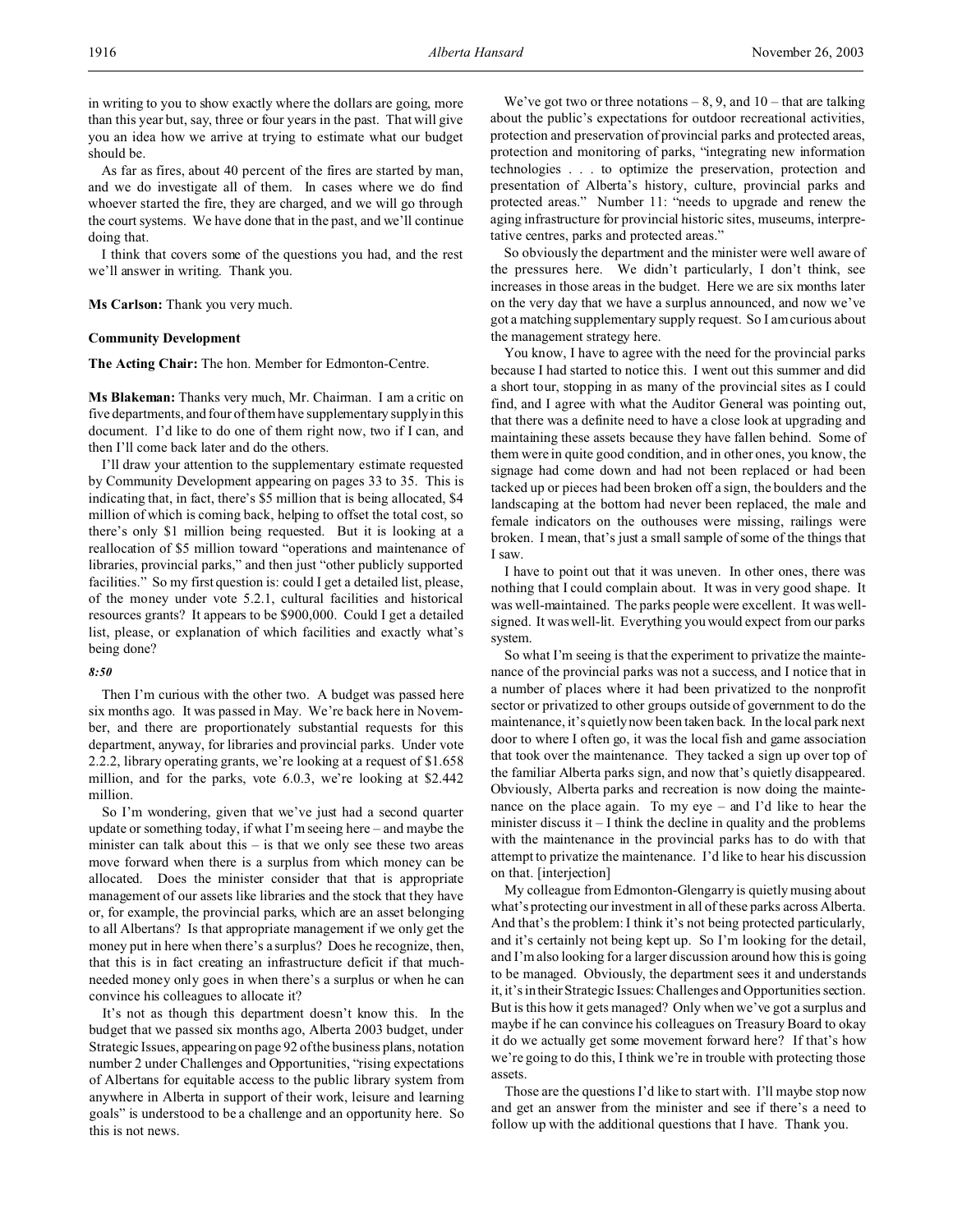**The Acting Chair:** The hon. Minister of Community Development.

**Mr. Zwozdesky:** Thanks very much, Mr. Chairman, and thank you to the hon. member for her comments, most of which were very insightful and perhaps will even prove helpful in the long run.

I want to begin by saying that the total requested moneys, total moneys requested that would be new moneys over and above my budget, are indeed only \$1 million, as the member has accurately pointed out. The total moneys from the '03-04 economic cushion that we're really looking at, which is a combination of new moneys requested plus other moneys being reallocated, does in fact come to \$5 million, as she has pointed out.

Basically, what we're looking at here is cost pressures for daily operations and routine maintenance items that exist in the libraries, the provincial parks, and other publicly supported facilities. The largest of that group, by the way, is the museums. We have literally hundreds of museums throughout the province. A lot of them are small community museums, some are mom-and-pop-type operated museums and, of course, our own.

In any event, to answer the first part of the question, we did identify that there was \$4 million allocated in the existing budget of Community Development for '03-04 for the First Nations development fund utilization. Because those funds will not be utilized this year because there are no eligible casinos in operation this year, I proposed and received permission so far to have those funds reallocated elsewhere in the department, and I'll comment a little bit more on that. So, in other words, there was no need to flow out \$4 million for First Nations gaming purposes, because there weren't any approved under the criteria established.

The additional funding, however, will help us to maintain some important program areas which the member has alluded to and will help expand that high quality of life that we're all striving to see in every aspect of the government's operations. I should say that it's quite a challenge, obviously, meeting some of these priorities. I don't want to imply that any of the areas were necessarily underfunded, but I would say that it's always desirable to have more funds for areas that haven't enjoyed the same kind of increases, perhaps, that other government departments have enjoyed. In that respect, the changes in our budget before us tonight from the supplementary estimates side certainly do affect the parks and protected areas aspect of the department the most. I'd like to just explain some of that.

# *9:00*

The area for largest reinvestment, if you will, which includes new moneys, the \$1 million new and some reallocated funds, totals \$2.44 million, and that would go to public safety aspects and maintenance aspects at various provincial park facilities. I know the member had indicated on a few occasions that she wanted a larger discussion on this, and we can certainly have that discussion, but it would take probably longer than we have here tonight, so I'll do my best to sort of summarize it for you. In the end, if you wish to see a complete list of every detailed expenditure, where the money went, I'd be happy to provide that to you once this has been approved and we've actually made the expenditures happen.

The funding before us is an interim response to the larger issue of, indeed, some deteriorating facilities in our provincial parks and protected areas, and we do have a reinvestment strategy already prepared. Unfortunately, I didn't have the success that I had hoped last year in presenting it for consideration, and there were reasons for that, but I have that reinvestment strategy prepared again. It will be going forward as part of the request for the overall '04-05 budget cycle. I know it will be given very serious consideration there.

## [Mr. Shariff in the chair]

Nonetheless, we are committed to doing the best we can with the moneys that we have. Just in general, on the question asked about why the parks area, 6.0.3, is getting the larger amount in this reallocation and new investment scenario, the answer simply is because the parks and protected areas are the only area within Community Development that I was not successful to get an increase for in the '03-04 budget. As you will know, I'm sure, we got an increase for libraries; we got an increase for all of the foundations. The Alberta Human Rights, Citizenship and Multiculturalism Education Fund Advisory Committee got an increase. The Wild Rose Foundation got an increase. The Alberta Foundation for the Arts got an increase. The Alberta Historical Resources Foundation got an increase. The Alberta film development fund got an increase, and PDD got an increase, and I could go on and on. But the parks area did not. It's unfortunate, but that's the fact.

So we're trying to get that base budget increased in the coming budget discussions. In order to help offset some of the cost pressures, I thought it would be prudent to put a little bit more into the parks and protected areas budget, albeit on a onetime basis. Nonetheless, at least there will be something that will be put forward, assuming that we approve these supplementary estimates tonight. So that answers that question, I hope.

The other question was with respect to public libraries. I alluded to this a little earlier, and I did indicate that we saw the first increase to the library system in about 10 years, but in fact that increase, as the hon. member knows, I'm sure, only took us back up to where we were in around the 1993-94 period. Nonetheless, it was \$1.3 million more, for a total of approximately \$18 million for libraries. As a result of that \$1.3 million, we were able to increase the per capita rate from \$4.03 up to \$4.29 and also the per capita rate for library systems, which, I believe, went up from \$3.07 to about \$3.22, again per capita, and those were very helpful items.

These specific new moneys that we're talking about tonight are on the operations and maintenance side, quite specifically. Based on the calls and letters and so on I've received so far, the anticipated use of moneys and any increases will be very appreciated by the library community. So we're hoping to make a difference there. With that in mind, the onetime funding within the \$4 million reallocation for libraries will amount to about \$1.658 million, or roughly \$1.7 million, to be reallocated to library boards, the systems, and some special library projects that some of the libraries might have in mind to help them with the increasing operating costs.

The final allocation, Mr. Chairman, of funding to other cultural facilities and historical resources grants, which show up in the estimates as \$900,000, are indeed for the museums area, and I know that the museums are another area that are struggling with operation and maintenance costs. So we were able to make some additional moneys, again from the reallocated portion, available for extraordinary operational costs to the member agencies who are part of the Museums Alberta network and also to the Alberta Society of Archivists. With those funds, we're able to help about 207 small museums or archival-type facilities and about 20 larger counterparts across the province. Again, should the hon. member wish to have a detailed list of the names of those museums and archival facilities, their locations, the amounts, whatever it is that you'd require, I'd be happy to provide them to her at a later date.

So with that, Mr. Chairman, I'm pleased that we're able to reallocate some funds within the department's budget for a total of 4 million in reallocated dollars plus the \$1 million in actual new moneys asked for in tonight's supplementary estimates to help improve conditions and circumstances for parks and protected areas as well as public libraries and grants to local museums and archives.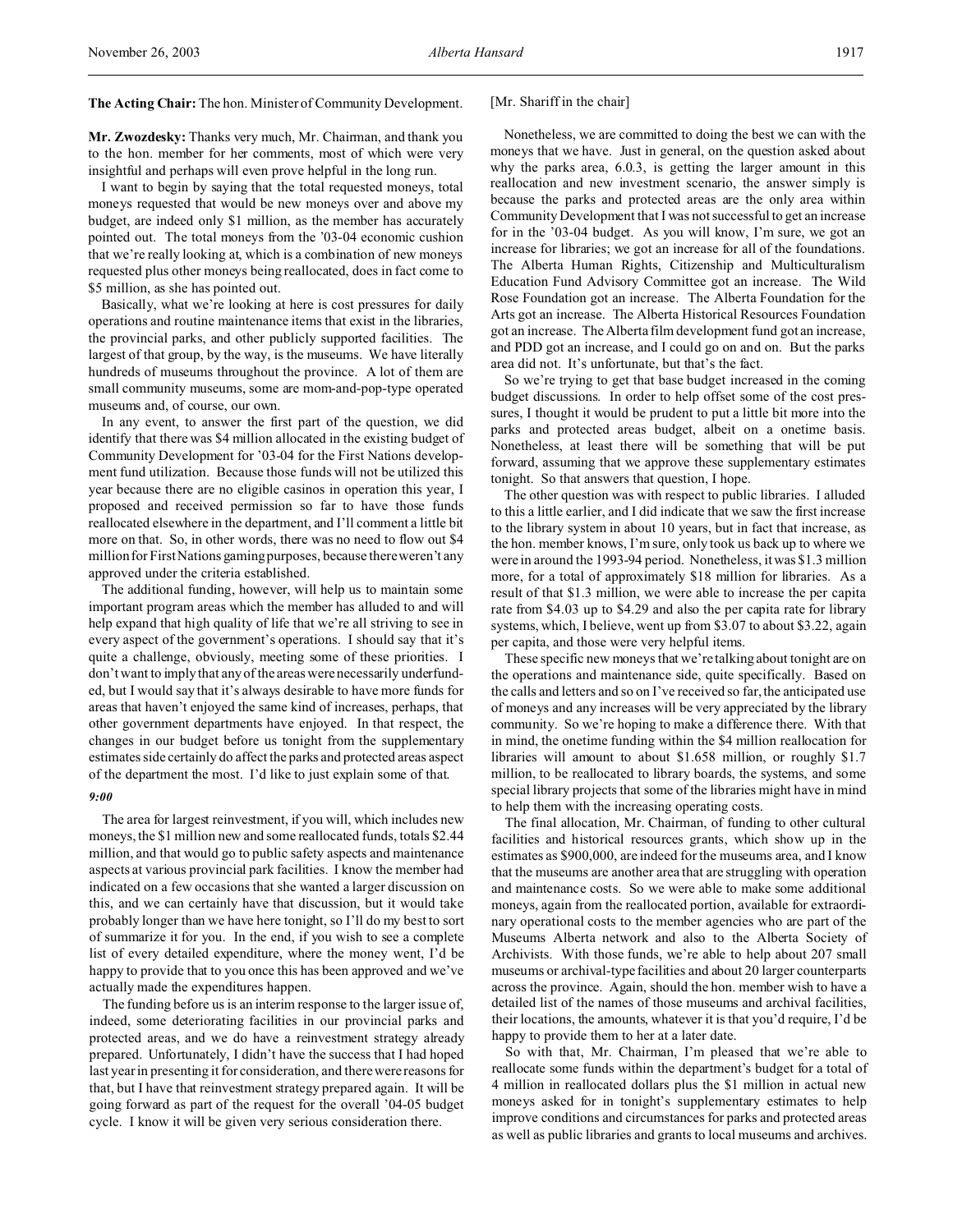My final comment would be with respect to the question about the management strategy. I did allude to that earlier, but the bottom line is that with respect to provincial parks and protected areas I would certainly be the first to agree with the hon. member that we do need more investment in that area. We are suffering from some seriously dilapidated and otherwise run-down facilities in many cases. Now, that having been said, there was also a downsizing in staff, which I'm sure you were aware of, that occurred over the years.

With respect to the management strategy I guess our strategy is to do the best we can with what we have but to continue to put the pressures forward and try and make the case for the '04-05 budget cycle for a significant investment to be made if possible, recognizing, of course, there are all these other cost pressures in health care and education and in roads and infrastructure and mad cow disease and fires and so on, and the list goes on. We've heard those speeches before. I'm hoping that within the balance overall that the government tries to find, parks and protected areas will receive some level of prominence. I don't know the outcome of those discussions yet because they're not concluded, but I'm sure trying my best to ensure that we get those additional moneys, and once we have them, then we'll be able to put forward a much better management approach and management strategy to in some cases restore the parks and other facilities in those parks up to the standard that tourists and Albertans alike are more accustomed to. Where we aren't successful, then we'll have to reshuffle and rejuggle and try to do the best we can in those areas to fulfill the strategy of providing continued excellent facilities for Albertans and tourists to our province.

So perhaps I'll stop there, Mr. Chairman, and see if there are any follow-up questions.

**The Deputy Chair:** The hon. Member for Edmonton-Centre.

**Ms Blakeman:** Thank you. I'm sure that the minister knows that I'm going to support these requests for allocations. I just have really serious concerns when I'm hearing a management strategy that is – and I'm sure this is, you know, not for any lack of trying on the minister's part; it's more of an overall response. But when I hear that routine operations and maintenance are subject to a supplementary supply, there is something wrong here. We are talking about assets that belong to all Albertans that are deteriorating, and we can't even keep them up to any kind of a standard here. This is some wild game of catch-up that happens long after the fact. I have to put on record my deep and serious concerns with this as a management strategy.

We know recently from the paper that Kananaskis Country is in trouble. It's an area that people are very attracted to. There's heavy usage of it, and there's not enough money going in there to keep up the public safety aspects and the environmental protection aspects of that park and of the access into that protected area. So we legislators have a stewardship role on behalf of all Albertans to safeguard their assets, and this is not happening here.

### *9:10*

We have a deterioration in the value of assets in our parks in these historical sites and cultural facilities and, I would also argue, with our library stock, and that will now become the electronic equipment that becomes part of the library experience, so not only the buildings and the books but also the electronic infrastructure that goes along with it. This is a serious problem, and frankly I don't think there should be a surplus. I think this money should be allocated adequately to begin with, and I think there's something seriously wrong when we're having to cheat a number of areas of the adequacy of their budgets in order to roll over these stupendous surpluses and

then reallocate that money. Something is wrong here. We are not keeping up the asset base that belongs to all Albertans.

I will officially put on record, then, my request for the list of exactly who and for what reason gets the funding under the parks vote and also for the list of the 207 small and 20 larger museums and archival facilities that are receiving money under the 5.2.1 vote.

So those are my comments for the Minister of Community Development, and I will support his request for that allocation.

# **Solicitor General Justice**

**Ms Blakeman:** I'd like to turn now to the Solicitor General, whose supplementary estimate is appearing on pages 91 to 95. Once again, I make the note that a budget was approved a mere six months ago, in May of '03. Here we are in November of '03, six months later, and there is a request here for \$3.5 million. The obvious question is: why wasn't this money in the last budget? Why is it coming forward six months later? What kind of planning process are we in that six months later we have a request for \$3.5 million?

Now, I mean, with this government now spending – how many billions? – \$24 billion, \$3.5 million isn't a lot in the scheme of things, but it's still \$3.5 million. I say: "Okay. Well, was this a surprise? Was this an unexpected amount of money? Did something stupendous happen here?" That's what I expect supplementary estimates to be. It was unforseen expenses that we now have to go and find the money to pay for because the government was in a position where it had to pay out money that had not been previously budgeted. But every year this supplementary estimates book gets thicker. Every year there are more departments that are requesting funds, and I'm going: "Okay. Well, was this a surprise?"

I go back again. I look at a document that's six months old; that's the Alberta 2003 budget. I look under the Solicitor General's business plans to see if there was anything in there about organized crime or gangs. Somehow was this amount of money so unanticipated that it now has to be fit into the plans? Well, no. Under goals, strategies, and performance measurements, appearing on page 351 of the business plans, strategy 1.2: "Support the Provincial Organized and Serious Crime Strategy in partnership with Alberta Justice, the Criminal Intelligence Service Alberta (CISA) and policing services." This is flowing out of the justice summit theme: to enhance community partnerships. So, no, this is not new.

Okay. I keep looking, and under 1.17, same page, under the Solicitor General's business plan, "Work with law enforcement and appropriate federal government agencies in developing a proposal to address gang activity in Alberta." Obviously, the Solicitor General is aware of the issue. Why wasn't the money budgeted six months ago? Why wasn't it already in the budget? There's not a new gang organized crime problem here. We've known about it for some time. My colleague the Member for Edmonton-Ellerslie has been working with her community on organized crime and gang crime problems for years. So this is not a surprise. This is not unexpected.

**Ms Carlson:** And unfortunately going to funerals frequently.

**Ms Blakeman:** Yes. My colleague is pointing out that she's been attending funerals because of this kind of crime activity for an equally long period of time.

My point is that this is not unexpected activity. So why, six months after the budget was approved, are we back here with a request for additional money? Why wasn't this in the original budget? What is going wrong with the planning and budgeting process in this government that they can't even hold a budget for six months? They're back here for things that are in their strategies.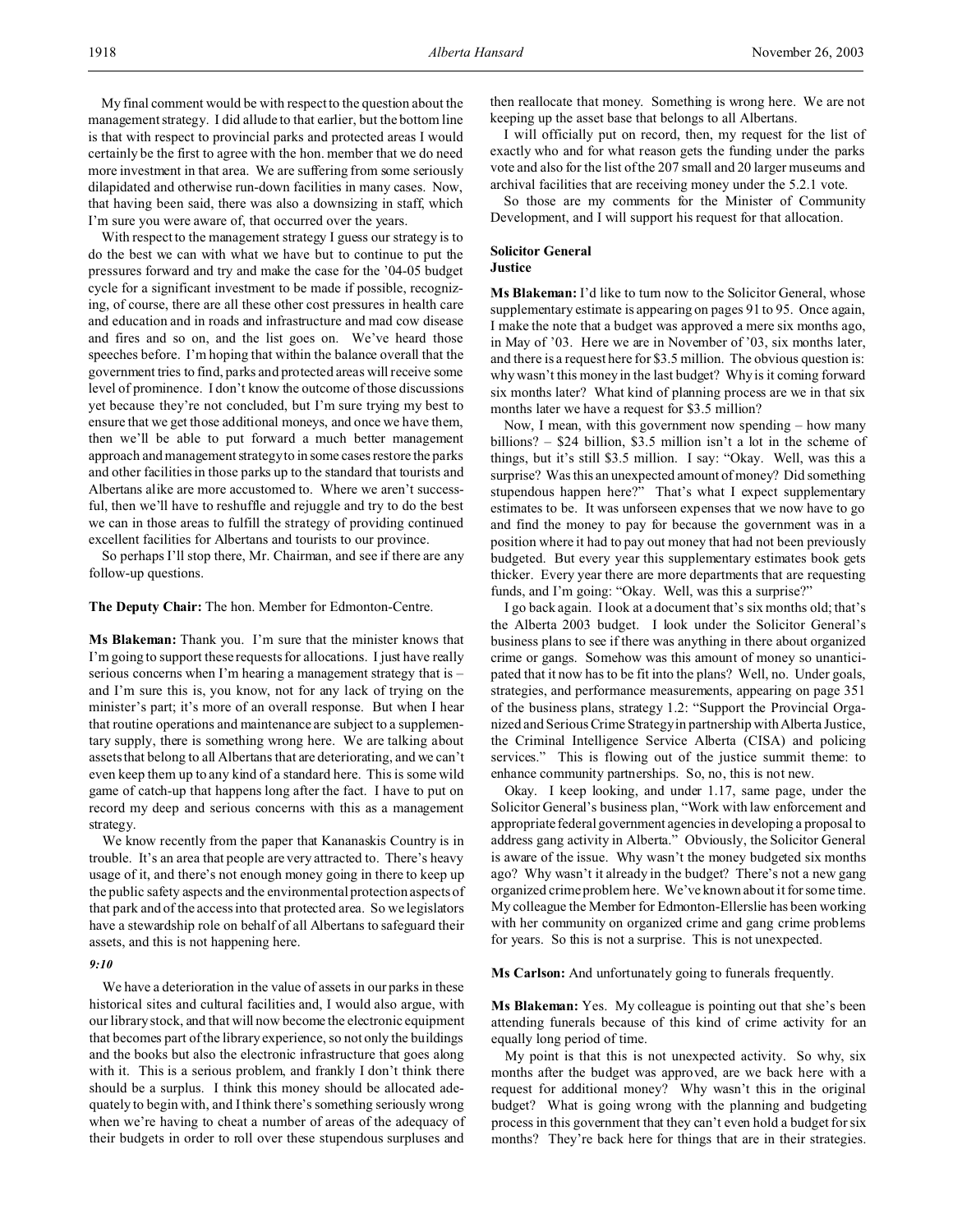They're in their goals. They're well known. They're well anticipated. What's going on here? What's wrong?

Now, when I'm looking at the money that's been spent under this vote in which the additional \$3.5 million is being requested, which is under Policing Programs, specifically provincial policing programs, vote 2.2.2, in the 2002 budget that provincial policing vote was \$103.4 million. In the budget year that we're in, it was \$106.9 million. And now we're having it go up to \$110.4 million for that. That's a significant increase over that period of time. That's more than 6 percent that we're looking at being increased in that one line item. I keep hearing about holding the line and not getting out of control. Here's 6 percent.

Once again I say: okay; well, then, where's the plan? I was on my feet in this House this week asking the minister to release the manual that is long promised and the plan for implementing a policing strategy in Alberta. I'm assuming that this \$3.5 million is part of that policing plan. It's part of that vote. Well, where's the manual, and where's the policing plan? I'm told by her: well, we don't have it; we're working on it. I think it was pretty clear from her answer that we're not going to get it.

When I asked for the province's official response to the MLA policing review, we're not going to get it. When I ask for her to release the corrections review report from the MLA committee that taxpayers funded, we're not going to get it. A lot of money has been spent here. A lot of backbenchers were sent around the province and around the country exploring things. Obviously, decisions are being made, but the taxpayers don't get to see the reports on which these decisions are being based. We're also not seeing what the government's official response is to the recommendations coming out of both of these reports, policing and corrections.

So what's the deal here? There's a serious lack of disclosure coming out of this department. There is a serious lack of accountability. There is a serious lack of planning. Here we have it back again for an additional amount of money six months after we just passed a budget. I think this minister has some explaining to do to the people of Alberta about why certain choices are being made and why there is such a problem with disclosure and accountability in this department.

We have no idea what this money is going to be used for. All we get is one sentence that says, "This Supplementary Estimate of \$3,500,000 is requested to implement the integrated response to organized crime and gangs in Alberta." Uh-huh. So where's the report that this is based on? Where's the government response that this is based on? This is based on thin air, and this is a serious problem, and Albertans want to know what the government is going to do about it. We're getting a one-line response, and we're not getting the two reports we've already paid for.

So I think this minister needs to buckle down and do some work. If I can get a response tonight from this minister, I'd be delighted. Perhaps someone else can fill in.

Okay. Moving on to Justice.

#### *9:20*

**Ms Blakeman:**There's a request here for \$1.5 million to provide for improvements to the maintenance enforcement program. My favourite. A long history between myself and this and the previous Minister of Justice and Attorney General flowing out of a question I asked many years ago now around maintenance enforcement which resulted in the creation of the MLA review which was chaired by the hon. Member for Calgary-Lougheed and resulted in legislative change, which I think for the most part has been very positive legislative change.

But once again I'm saying to myself: is this a shock? Is this unanticipated? Why are we looking at having to do supplementary estimates now, six months after the last budget was passed in this very House?

That's it. All it says is: "This Supplementary Estimate of \$1,500,000 is requested to provide for improvements to the Maintenance Enforcement program." So perhaps I'll sit down and allow the minister to tell me why he needs an extra \$1.5 million at this point. I'm sure I will support him in it, but once again I'm questioning this process. Do you only get to add much-needed infrastructure money, I'm assuming, when there's a surplus? Are you satisfied, then, with that kind of a management plan for infrastructure? I would argue that we are creating an infrastructure deficit here, but I'll allow the minister to answer those questions.

**The Deputy Chair:** The hon. Minister of Justice and Attorney General.

**Mr. Hancock:** Thank you, Mr. Chair. We do have a Minister of Infrastructure, and I guess that if there were questions about infrastructure, he'd be delighted to answer them. But, actually, this has absolutely nothing to do with infrastructure; it has to do with operations.

**Mr. Lund:** I wasn't listening to them.

**Mr. Hancock:** Don't worry. It had nothing to do with infrastructure. It has to do with the operations.

I'll speak to two aspects of this. The first is, of course, the process. There has been quite a bit of rambling with respect to the process, both with respect to the Solicitor General and to Justice, and then some specific questions.

The hon. member will know or ought to know that there is in the budget each year a 1 percent contingency line, which allows for some in-year adjustments, a very modest amount of in-year adjustment under that line. Nonetheless, as we move through the year, there is an opportunity there to bring forward projects that hadn't previously been funded or business cases on something which ought to go forward.

If one can make the case on that and it looks like the contingency allowance won't be needed for urgent in-year pressures, there may be a way to make the case that a project which has been in the planning or which has come to fruition, come to that part of the planning stage, perhaps ought not to wait until the next business plan year for it to go ahead but perhaps can go ahead in-year with a modest amount of supplemental funding.

What we're talking about here for both the Solicitor General and for Justice is really modest money. Three and a half million dollars is a lot of money to me, but in terms of a \$20.5 billion budget it's really a modest adjustment and for two very important projects. For the Solicitor General's project, the integrated organized crime and gang enforcement unit, which is really an adjunct to the concept that was set up with CISA where RCMP, Calgary and Edmonton Police Services will be working together, pulling together an enforcement unit with respect to investigations and cracking down on organized crime.

The hon. member is absolutely right. This is not a surprise. It's something that has been known about and worked about, but as we go forward in terms of finding newer and better ways to deal with issues in our community to make our community a safer place, we try and figure out the best, most effective way to bring together resources.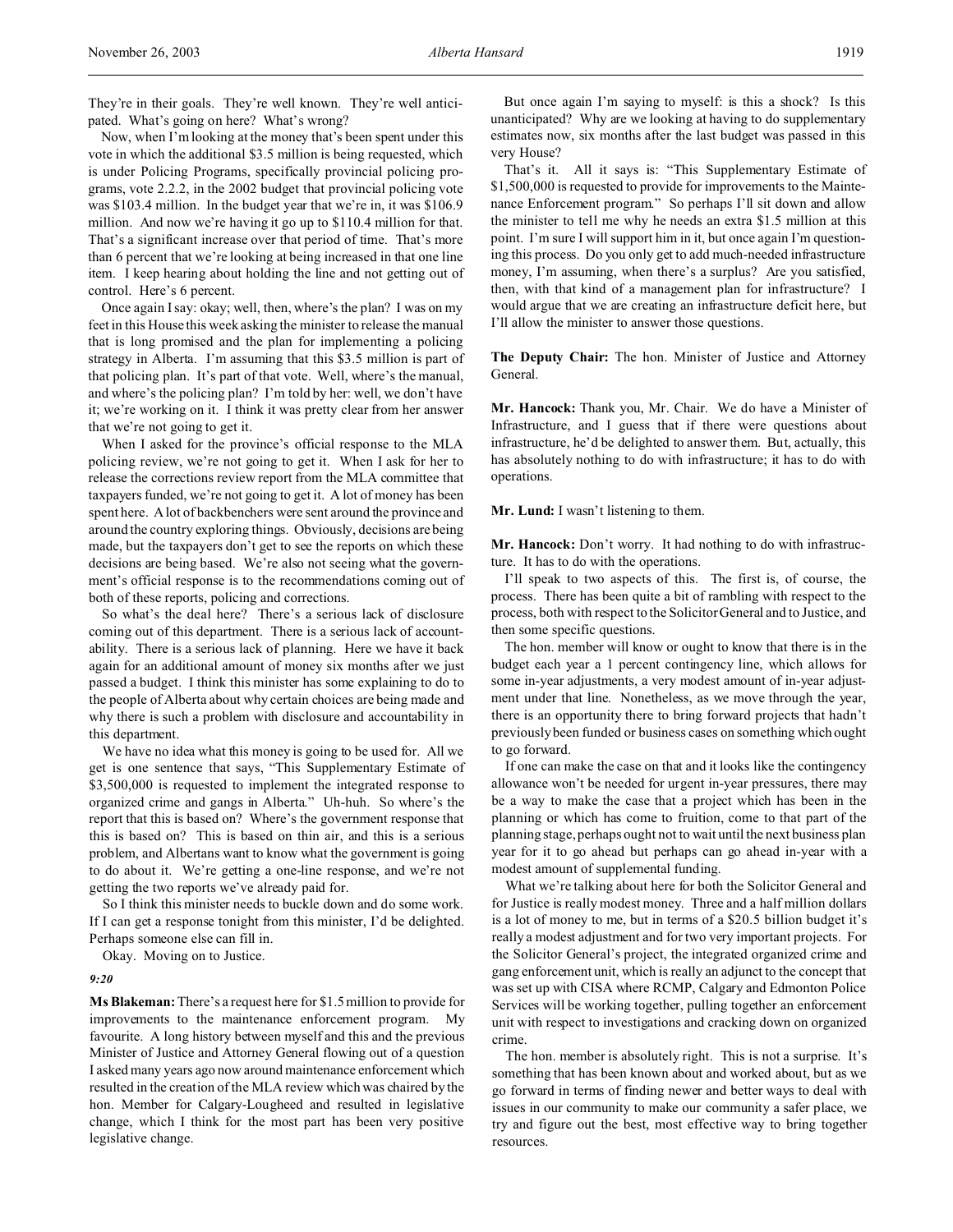It seems to me that it makes sense not to wait for the next business cycle but to do things as the business planning process and the discussions with our partners make it sensible and reasonable to move ahead and when money is available. Obviously, the hon. member doesn't realize that the budgeting process is a very, very difficult process because there are a finite amount of dollars and an infinite number of ideas and infinite numbers of ways in which you could do things which would be valuable to make the community a safer place or to improve education or to build new buildings or those sorts of things.

So one has to be able to put forward projects that make sense, to convince government that now is the time to move forward with the project, and that's what happened with respect to the Solicitor General's project that she brought forward on behalf of the Solicitor General's department and the partners in the RCMP, Calgary and Edmonton police forces with respect to the integrated organized crime and gang enforcement unit.

As well, with respect to maintenance enforcement, I mean, it's, again, I think fairly well known by the hon. member that the portfolio, the book of business so to speak, has been increasing every year at a steady pace. The ability to keep up with that portfolio of files, those numbers of Alberta children who need maintenance enforcement's help to make sure that the maintenance payments which will support them are there, becomes increasingly difficult when you have finite resources.

So we were able to put together a business plan, go to Treasury Board and to government and say: with the investment of an modest additional sum of money, we can increase the return that we get on our files. Now, that would be a laudable objective, I think, under anybody's sense of measurement, that if we can increase the return on files, if we can improve the amount of collections on behalf of the children of Alberta, that's not something that ought to wait until next year. That's something which, if one can find the resources, ought to be proceeded with on a timely basis. So we were able to take forward that process to say: with an additional tranche of funds, a modest input of \$1.5 million, we can beef up our maintenance enforcement program, provide better service to Albertans, and improve our collection ratios.

So I think that while, yes, those two items could have waited for another business planning cycle, they were both projects which were ready to go ahead. I think that in both cases the Solicitor General and myself were able to demonstrate that they were at a place where they could be started or improved upon, and rather than wait for the next budget, the next business cycle, to bring them on now because there were resources available out of the contingency allocation made good sense. The government thankfully agreed, and hopefully the Legislature will agree, and we'll be able to vote those estimates tonight.

**The Deputy Chair:** The hon. Member for Edmonton-Centre.

**Ms Blakeman:** Thank you. The minister is being just a tiny bit disingenuous. I wasn't indicating in any way that the government should have waited or the Solicitor General and the Justice minister

could have or should have waited. My questions very clearly were: it's six months since we passed the last budget; why was this not back in that budget and therefore already happening in the year that we're in?

Now, what I would like to know – and I don't expect the minister to have these at his fingertips, but they're fairly common questions from me, so maybe he's already got the information assembled. Once again, I'm interested, since this extra money is being asked for to improve the collection rate and collection percentage, in what is the percentage currently of money collected on the total amount owed. Now, this is the statistic that I keep asking for, and prior to now the government has been unable to provide it for me. What they were able to provide is a percentage of files on which there's been any activity. Even if they'd paid a dollar, it would show up as activity and therefore it counted as any activity on the account. I'm looking for how much money is owed and how much money has been collected or you can give that to me as a percentage.

I'm also interested right now in what is the amount of arrears that we are seeking. Each of these court orders is based on a monthly payment, so we know that in any given month X amount of money should be flowing through the maintenance enforcement program and out to the custodial parents of children. I'm interested in: what is the amount of arrears that the maintenance enforcement program is also seeking? In other words, for people that have fallen behind on their monthly payments and that is accruing, what is the amount of arrears that we're sitting at right now? If he wants to give me the total percentage of activity, that's fine, but I think that according to what we have been discussing over the last four years, with the new system the government should be able to know, as a management tool at the very least – but I'm specifically asking for it – how much money is being collected on the total amount that's been ordered by the courts to be paid. That tells us how successful we're being in that program ultimately. I don't think activity level on the files tells us how successful we're being.

### *9:30*

Those are the three statistics that I'm looking for from the Solicitor General. If I could also get him to expand on what exactly the money is being used for. He talked about it being for operations. The one-sentence description that's in the estimates book is "to provide for improvements to the Maintenance Enforcement program." But what's this money spent on? Additional staff? Additional computers? No, it doesn't seem to be. This is not appearing under the equipment line. He's saying that this is to keep up with an increase in volume. Do I take it, then, that across the board this is going to result in more staff, more desks, more telephone lines, more trips to court? Is this an overall approach, or is the money being directed into specific areas?

One of the other areas that I've tracked in the past and where there's been a demonstrated problem is very high turnover in staff and a lot of vacancies in staff positions while people are off on stress leave or illness. Has that number improved? Do we now have the full complement of FTEs that are assigned to the maintenance enforcement program? Are they filled? So what's the total complement of FTEs assigned to the maintenance enforcement program at this point? How many of those are filled? As a subcategory to that, how many of those filled positions are currently off on any kind of stress or illness leave?

I'm willing to support this if I can hear exactly what it's being used for. Thank you.

**The Deputy Chair:** The hon. Minister of Justice and Attorney General.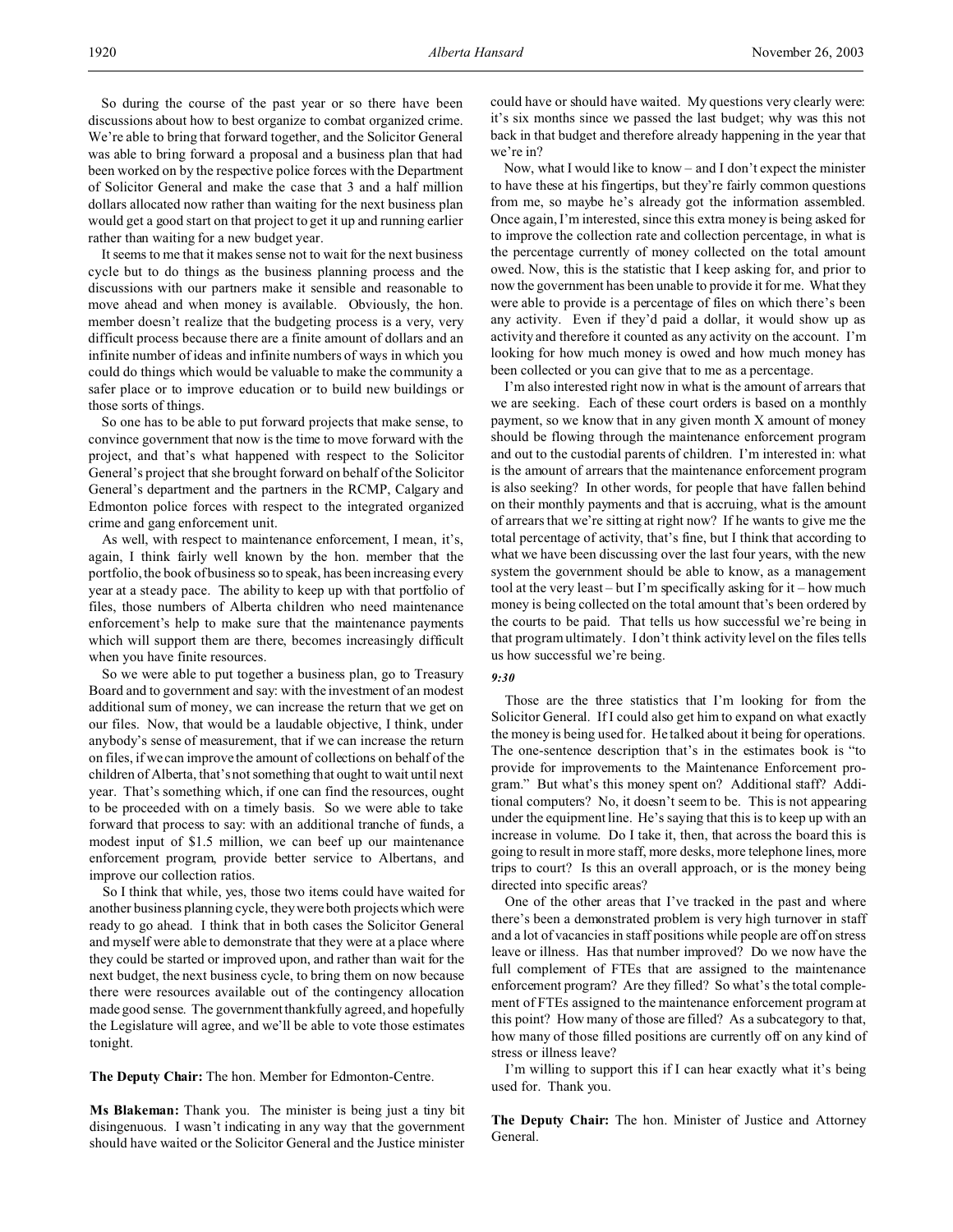**Mr. Hancock:** Well, thank you, Mr. Chairman. I would first start by indicating that our maintenance enforcement program and particularly the staff of that program do yeoman's service on behalf of Alberta's kids, but there's no question that they have been asked to work longer and harder in performing that function. For example, the province of Quebec, I'm given to understand, which has a 90 percent collection ratio, has 790 staff monitoring 117,000 files, whereas in Alberta we have 50,000 files, 151 full-time equivalent employees, and a 15 percent vacancy rate at the present time. So the staff are working very hard, getting very effective results, in fact collecting at about a 79 percent ratio, I'm given to understand.

That still means, Mr. Chairman, that 14,000 kids in Alberta are not getting their monthly collections, are not getting their monthly support. We do need to add to the staff and add to the support for the staff so that we can bring that ratio up to 90 percent, which would be, as they say, full employment, if you will. That's certainly a goal that we should strive for and, I think, one that is attainable. This modest tranche in here will get us started on that so that we can build up over the next period of time into the next year so that we can really achieve that kind of collection ratio which we believe is possible with the additional staff and support for them to do that.

On the maintenance enforcement program I'll make sure that with respect to the other questions that were asked, if I've missed any of the detail that the hon. member would like and to the extent that it's available, I'd be happy to provide it. But those are really the essential answers to your question. We have 151 staff operating over 50,000 files. Our files go up about 5 percent a year. Obviously, our staff have not increased at that rate, so the increased service that's being provided – and we have improved services through, as the hon. member knows, improving the computerization process, making it more accessible 24 hours a day, seven days a week through the web, and those sorts of issues. We've engaged in a whole lot of programs to make sure that service delivery is better. We've made sure that clients, both payers and payees, are respected in the process. We've done a lot on the maintenance enforcement side to improve service to Albertans, but there's more we can do. This \$1.5 million that we're requesting in the supplementary estimate will help us ramp up that program so that we can move from the 79 percent collection ratio up to the 90 percent ratio in an appropriate period of time.

**The Deputy Chair:** The hon. Member for Edmonton-Glengarry.

### **Infrastructure**

**Mr. Bonner:** Thank you very much, Mr. Chairman. It is a pleasure to speak this evening to supplementary estimates and particularly on the day the government announced a \$3.4 billion surplus. I am quite happy to see that in the estimates we have \$210,600,000 in operating expense and equipment and inventory purchases and an additional \$8 million for capital investment. Of the \$210 million, \$30 million has been added for operations and maintenance cost to schools, and \$181 million is forecast to be transferred from the sustainability fund for natural gas rebates.

I certainly agree with the Minister of Justice when he says that it is very difficult to budget, but this government has consistently missed the mark by billions of dollars from revenues that come in. Today's announcement was just another indicator of that. So while appreciating the difficulty the government has in forecasting revenues, there are certainly many areas that suffer, and because of whether it be poor or difficult budgeting practices, needy programs are underfunded. Certainly, in the area of infrastructure we have many concerns, and those concerns begin with the fact that we have

somewhere in the neighbourhood of a \$7 billion to \$8 billion deficit in infrastructure. When I look and see that of the money that has been asked for in supplementary estimates, \$181 million is forecast to be transferred for natural gas rebates, that causes concern because this really does not go to increasing the assets of Albertans but simply out of one pocket and into another.

As well, I do not see in here any type of allocation for rebates on electricity. Again, the cost that schools in this province have in regard to not only natural gas but electricity is incredibly high. Certainly, shortfalls in funding from Infrastructure have to be made up from some other area, and of course that takes away from programs for students. So we do have many, many concerns still in the Department of Infrastructure.

One of the questions that I do have for the minister is if he could please elaborate on what type of maintenance costs the \$30 million is going to go towards. As I've toured the province and talked with school trustees last week at a breakfast, they have major concerns about the upkeep of their schools, as well about the janitorial costs in the schools and how there just are not adequate funds available to keep the schools clean, to keep them safe.

One of the questions that did come up was certainly that in some of the schools they were finding mold.

### **An Hon. Member:** Mold?

**Mr. Bonner:** Mold again, now in the schools. We've had the goround about hospitals. Certainly, one of their major concerns is that there just is not adequate maintenance in the schools. So \$30 million is certainly a move in the right direction, but I would like to hear what the minister is going to indicate that these moneys are going for. Again, the \$180 million for natural gas rebates is welcome because schools are facing incredible pressures with their very tight budgets.

#### *9:40*

Now, in looking on page 9 of the Alberta 2003 budget, the second-quarter fiscal update, I see that we have capital assets. Our capital assets are somewhere in the neighbourhood of \$10.5 billion, and these include buildings, land, equipment, highways, roads, bridges, dams, and others. I also noticed in the spring budget that there was somewhere in the neighbourhood of \$1.3 billion to \$1.4 billion allocated for alternative financing. Certainly, one of the questions that has to be asked is: when we move to a P3 model, whether it be for the south extension of Anthony Henday Drive, whether it be the hospital in Calgary, whether it be the new building for the courts in Calgary, all of which are going to be supplied by a P3 model, what happens to these capital assets? Albertans are paying a tremendous amount of money and certainly at least 10 percent more in financing costs because private providers are going to supply that capital. So what happens to our capital assets as we continue along this road of building with the P3 model?

Now, as well, we have liabilities somewhere in the neighbourhood of \$18.6 billion, and this is broken down into accumulated debt, pension obligations, self-supporting lending organizations, and others. Again, will we see in future statements, such as what we have here in the second-quarter fiscal update, where our P3s are placed into the liabilities section in our summaries?

As well, I see here on page 9 that our school construction loan repayments are in the neighbourhood of \$83 million, and certainly when we have such a backlog of requests for schools in this province and we have only \$83 million in school construction loan repayments, we have a problem. Part of that problem is the fact that we have not been building schools at the rate at which they're required,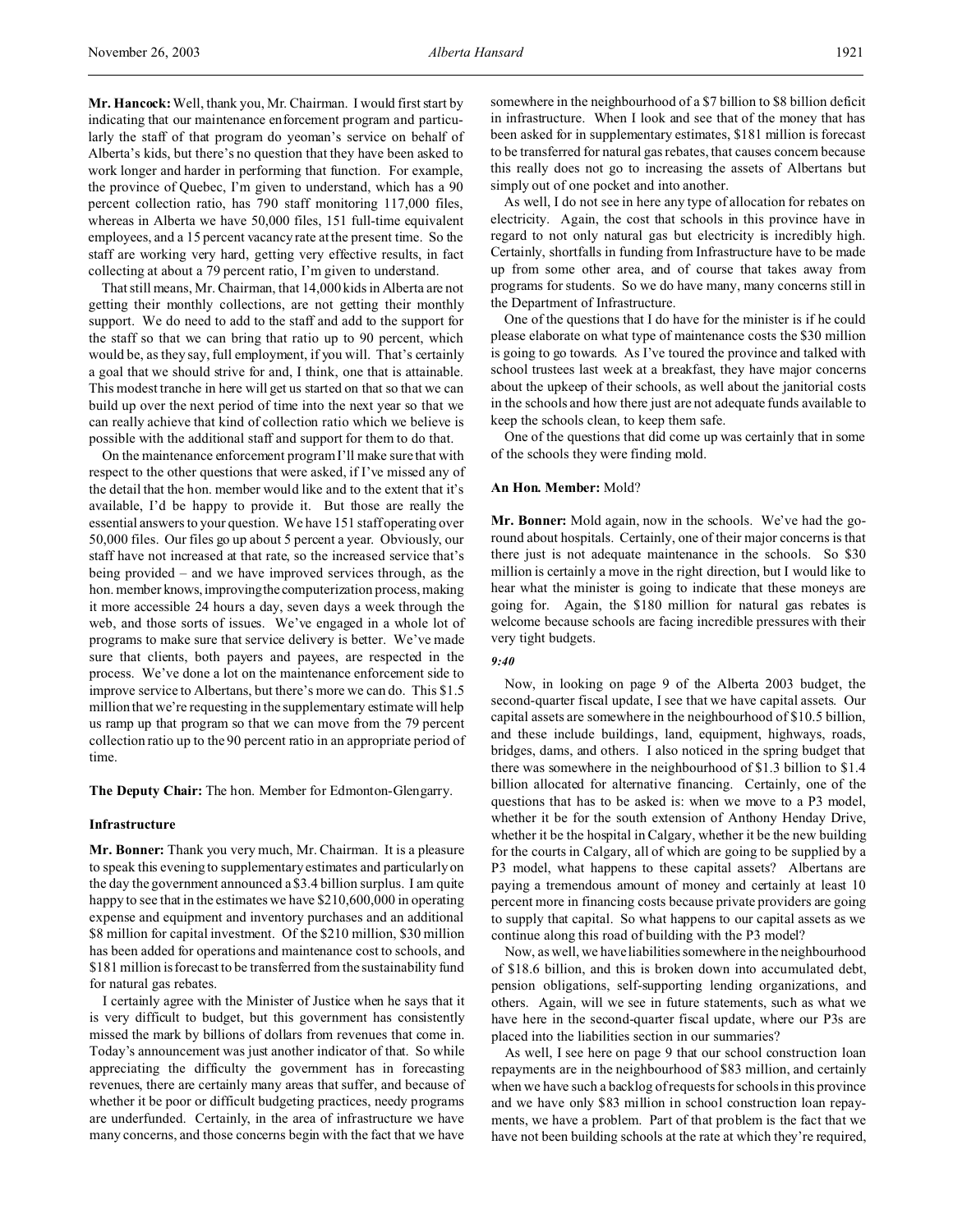and there is a tremendous backlog. Of course, that is what contributes greatly to our infrastructure debt.

So my question to the minister would be that if, as he has proposed for some of the new schools in Calgary-Shaw, they could perhaps look at a P3 model, then will we see those types of loan repayments or payments that are being made to private providers that have built those schools and financed those schools? Where in this document will those costs show up to us as taxpayers?

One of the other areas that I would like to ask a question on today, as well, is for the Minister of Revenue. I know he's around somewhere, and I will probably save that for a few minutes.

Thank you.

**The Deputy Chair:** The hon. Minister of Infrastructure.

**Mr. Lund:** Thank you, Mr. Chairman. We're pleased to hear that the hon. member is pleased to see these amounts that we're bringing forward. Just a bit of an explanation on the \$30 million. That \$30 million was actually paid to the school boards last June, and it was to bring up the funding for the operation and maintenance in the schools. Because of a combination of things, we will admit that the operating and maintenance budget for the actual maintenance has probably not been sufficient when you look at the square footage that the school boards had to operate with. Of course, there was an increase in the utility costs over the last year, so this \$30 million was paid to them. Because of the variance in the school fiscal year versus our fiscal year, it was actually in their last fiscal year. They could of course apply some of the money to that, but they could also carry it forward and use it in this particular fiscal year.

The member mentioned the cost of electricity. Well, it seems like pretty well all of the boards within the province have actually got contracts, so they have a fixed rate as far as the price of electricity is concerned. Most of them don't have a gas contract, so last winter they did see a spike in those prices.

I didn't realize that we were getting into a debate on the budget that was passed last spring. I've got no problem making some comments about the \$180.6 million that is going to be for the natural gas rebate program. I think the member has to understand that that money came out of the sustainability fund. It is deemed to be one of those that can take funds out of that particular account. It doesn't come out of the capital account, so we're not sacrificing some capital to accommodate the gas rebate program.

As far as the P3s, you folks are going to be interested when you see the numbers that are coming out on the courthouse. I'm not sure where this nonsense – absolute nonsense – about it costing more money is coming from. Just think about it for one moment. If we build the building and we put out contracts, do you think the contractor is being benevolent and makes no money? Of course he makes money. So does everybody else that works on it. They make money. Why do you think that a P3 all of a sudden drives the cost up? In fact, you're going to see that some of the cost savings and the risk off-loading far outweigh the increased cost in the financing, far outweigh it. [interjection] There's an hon. member doing some chirping, and I can't quite make out what the song is.

In any case, I suspect that what it is is that she's not agreeing but probably trying to make herself believe that the extra cost in the money is high enough so we can never erode that when we look at the off-loading of risk. That's one issue.

Another major issue: when you look at the time frame when we can have a facility up and running and the use of that facility, that is worth a lot of money as well. For example, on the courthouse we have no risk for the increased cost that will occur over the two years that it will take to build the building, and that can be a very substantial cost. When you get a chance to look at these and see the analysis, I can tell you that you're going to find that these comments about them being so much more expensive just simply are not true. *9:50*

As a matter of fact, the committee that will be looking at them is made up of accountants and engineers and people from the private sector. Those folks will in fact show us if there's some flaw in the way we have assessed it. It has to show that it's good for Albertans, or else the project will not go ahead. It's that simple.

In other areas that have done these, many, many have worked well. There are some failures, but we're learning from those that have failed. When you talk about the way it's going to be accounted for, that's one issue that we still haven't got worked out, just exactly how. In conversation with the Auditor General, he feels that he needs to see the contract before he can tell us exactly how they need to be accounted for. They will show up, but just how they will show up we're not sure.

As far as the capital assets, that will be part of the overall agreement. For example, it could very well be that after 30 years of the proponent owning and operating, maybe we own the building at the end of it. Maybe they own the building. It'll be depending on the proponent and what kind of an agreement we can make with them. But at the end of the day it has to show that it's going to pay, that it's going to pay for Albertans, or else we won't go ahead.

I think you were looking at the 83 – you said "million," but it's \$83,000. It's just a very small payment in that second quarter. I can't tell you exactly which school that is. I think I know, but I don't want to until making absolutely sure. We can get that for you.

I think that pretty well covers the issues that were mentioned.

**Mr. Bonner:** Just a quick point for the minister. On page 9 in his net financing requirements "millions of dollars" is stated, and we have \$83 million for school construction loan repayments, not \$83,000.

**Mr. Lund:** I'm looking at page 9 and school construction loan repayments. It's got 83, and then there'll be three zeros. In any case, we'll get that.

**Mr. Bonner:** Perhaps the minister is not looking at the same line item here: page 9, in the middle section, Net Financing Requirements. This is in millions of dollars, as stated in my book. Under requirements, school construction loan repayments, it says 83. That's \$83 million.

**The Deputy Chair:** Hon. member, just for the clarification of the chair, are you looking at the supplementary estimates, page 9?

**Mr. Bonner:** No, I'm not. I'm looking on the second-quarter fiscal update that we received today.

**Mr. Lund:** The member's right.

**The Deputy Chair:** That clarifies the issue. The hon. Member for Edmonton-Centre.

#### **Seniors**

**Ms Blakeman:** Thanks, Mr. Chairman. I've managed to do my questioning on the Solicitor General, Justice, and Community Development, so this is my last at bat. I'm looking at the money that's requested as a supplementary estimate for Seniors. Here we're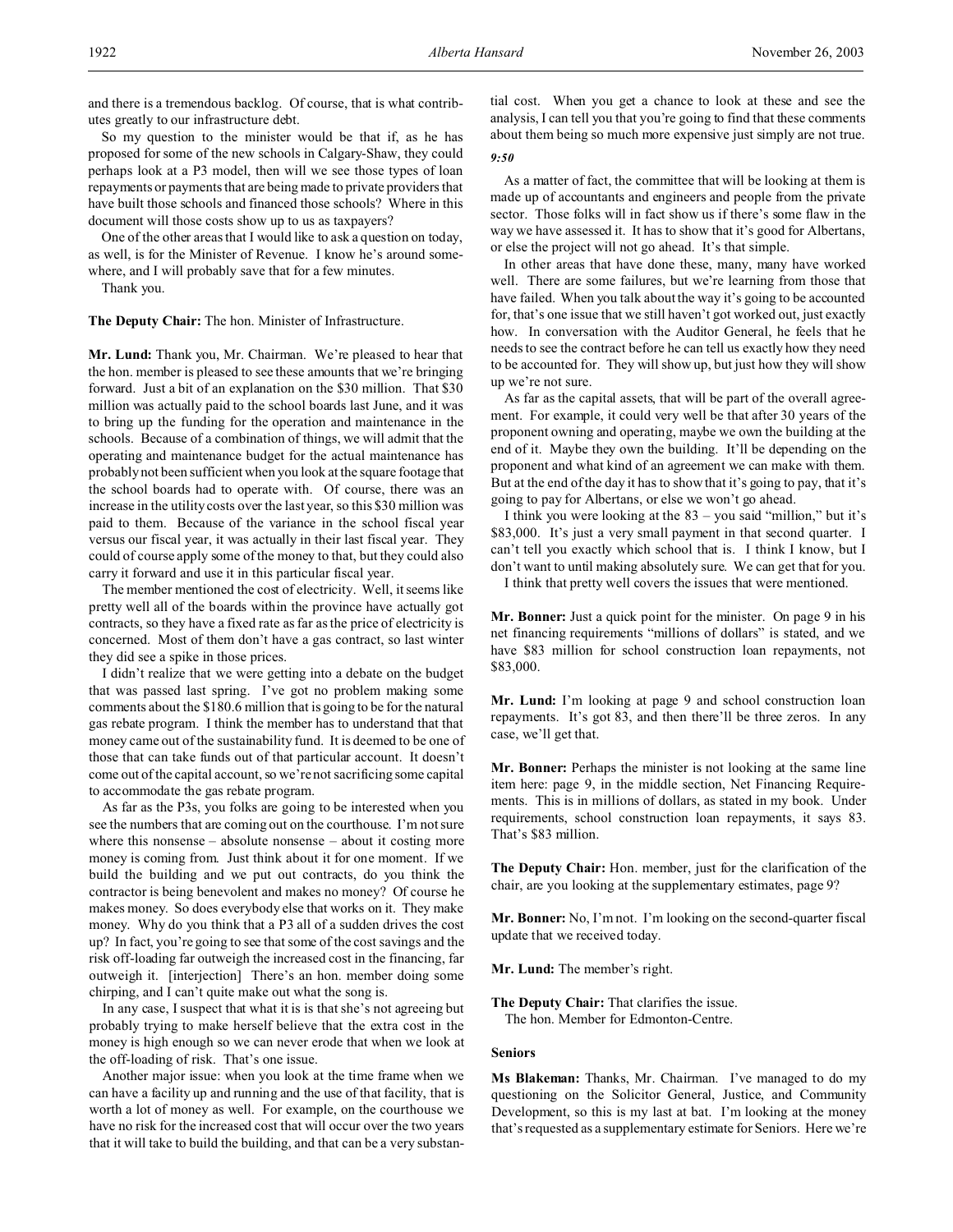looking at a supplementary estimate of \$36,970,000, which I will note is above any possible 1 percent contingency, so I am looking for some explanation here.

It strikes me, according to what's being set out in the explanation – it's talking about \$17.3 million for the Alberta seniors' benefit program in assisting low-income seniors to cover the increases in long-term care accommodation costs; \$11,750,000 for special needs assistance, of which \$5,750,000 is to assist senior citizens with utility costs, and \$6 million for extraordinary, onetime personal expenses. Finally, under housing authorities and contracted agencies, operations and maintenance costs, \$7,920,000. So that's vote 3.5.3, other grants, plus 3.1.3, housing development program delivery. So those two together are giving us the \$7.9 million.

So I think what we're having pretty clearly illustrated here is the choices the government has made in other areas that have become major hot-button issues for seniors and, I think many seniors would argue, a failure of the government towards seniors. We have problems with electrical deregulation which have resulted in higher utility costs, which now have to be covered through this department. We've got increases in the long-term care rates. Again, we have to provide additional assistance for low-income seniors to pay for those costs. I would imagine – but I'll ask for clarification – that we're also seeing here the effects of the elimination of the extended health benefits program, which I'm assuming is part of that \$6 million of extraordinary, onetime personal expenses.

So this is more than the 1 percent contingency fee which I'm hearing from previous ministers is the argument against the points I've been raising. This is no surprise. Why are we six months into a budget year having this number of expenditure requests coming forward under supplementary supply? I'm being given the reason: oh, we have a 1 percent contingency, and we're just reallocating that now. I do not remember this kind of reallocation happening previously, and I have to admit that the size and weight and number of ministries in the supplementary supplies are increasing every year.

So specific questions that I would like the Minister of Seniors and housing to answer. I guess he can provide it in writing. I would like details, please, on the categories of the \$6 million of onetime extraordinary personal expenses being allocated under the special needs assistance program. I would like a breakdown of what the money has been requested for. I think that's going to tell us where seniors are struggling.

I'm wondering how much money is being allocated for dental costs, for optical costs, for other medical costs, what's being asked for by way of assistance for winter clothing, how much is being asked for, or how many applications. Actually, it would be interesting to get it that way. How many applications have been asked for in different categories like the ones I've been listing and including the ones I've been listing, and what's the dollar amount that's been requested for those various categories as well? How much and how many times have we had requests for furniture or appliance replacement and other categories? I'd like to see the breakdown of why people are applying for this money.

I don't need personal information. This need not be a FOIP request or any invasion of privacy, but I think we need to know why we've got a \$6 million increase in a onetime request for assistance to individual seniors. What are they needing the money for? That may tell us some other information that might be useful for management.

There's also the almost \$8 million for onetime funding for housing authorities with operations and maintenance costs. Now, I'm looking for an explanation on this. Could I please get a detailed breakdown of where the money went to and exactly what it went for? What is the stated expenditure that they're being given the money

for? I'm assuming that this is around the homeless shelter and affordable housing problems. Two different problems here, but I know that in Calgary, for example, recently there was money given to, I think, the Calgary homeless shelter and perhaps Mustard Seed, and I also know that there were some things that fell through.

#### *10:00*

Now, what's happened to the money for the hard-to-house seniors project? I know that at one point there were negotiations going on with Trinity, and I understand that the government took a fairly hard line and in the end the negotiations fell apart. So what was the hard line about that they lost Trinity as a partner in this hard-to-house seniors project? I don't think anyone else is going to step up to bat on that one, so who's going to do this hard-to-house seniors project? It's inappropriate to put those hard-to-house seniors, usually because of long-term, long-standing substance abuse problems, with other seniors, so what are you going to do with them here?

I'm looking for the exact breakdown of that \$8 million – who's getting it, and for what? – and again an explanation of why six months into a budget cycle we're having to look at an additional almost \$37 million worth of funding to assist seniors and for housing and, I'm assuming, homeless costs. Again, I've gone back and checked the business plans from a mere six months ago, and I've checked the other budget items. None of this is a surprise. It's all listed as areas of concern. Now, this might be the one department of all the ones I've examined where there were unexpected costs or things that escalated at a rate that wasn't anticipated, but come on. We've had homeless before. We know that this is an increasing problem. This is not a surprise.

Again, I want to know what's going on around that longer term planning for the homeless and the issues around housing. We're going to continue to have these issues with the homeless until we are able to build better partnerships to provide affordable housing both for people to rent and for them to buy. So what's the plan here? These extra things don't seem to be outlined that clearly in the budget plan.

Now, what's the plan with the rest of this? Is it stopgap? Is it maintenance? Does this only happen when we get a surplus and they can drop some money on the homeless? Is this going to mean that we're not going to go forward with the plan to charge the homeless a user fee now that there's enough of a surplus, or is that user fee deal still in the works, to be unveiled with more pomp and circumstance at a later date?

So those are the questions that I would like answered, and I'm happy to receive them in writing. Thanks very much.

**The Deputy Chair:** The hon. Minister of Justice and Attorney General.

**Mr. Hancock:** Thank you, Mr. Chairman. I'll take the hon. member's suggestion and have the Minister of Seniors respond to most of the questions in writing.

I think that with respect to the supplementary estimates themselves, though, it should be fairly clear – and I think the hon. member answered most of her questions that were directly related to the supplementary estimates just about as soon as she asked them – that the \$17.3 million is for the Alberta seniors' benefits program. Obviously, as is well known, long-term care rates were increased effective August 1, and in keeping with the commitment that we've made to seniors in need and seniors who have support, we assist lowincome seniors with the increases in those long-term care rates. Seniors who have the ability to afford to pay the rates for accommodation pay those rates, but of course those who cannot afford to pay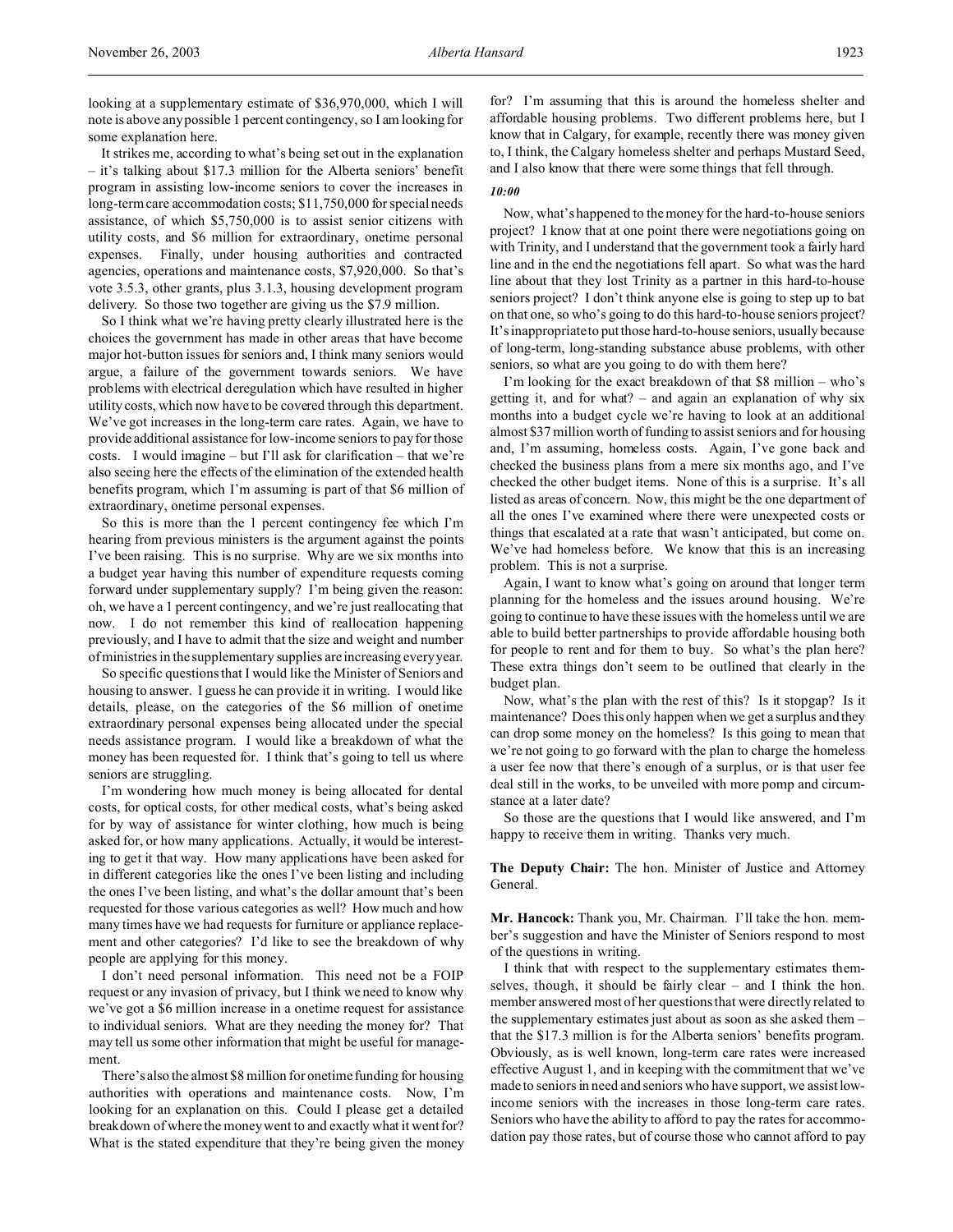them come under the government's seniors' benefits program. So there was an increase of \$17.3 million to accommodate that.

Special-needs assistance. As the hon. member quite frankly noted, \$5.75 million to assist with utility costs and \$6 million to assist lowincome seniors with extraordinary onetime personal expenses, again consistent entirely with the government's commitment to ensure that low-income seniors do not have to go wanting. When they have needs, there's a program that can be applied for, and if they don't have the income and they do have immediate need, they can get support from the government to help deal with that. So those utility costs were unexpectedly high for many people this year, and of course seniors in their homes who couldn't afford to pay them were able to apply for support. Then, of course, Seniors, as do many other organizations in government, contract with organizations; in this case, housing authorities and agencies. So the operation and maintenance costs of \$7.9 million.

As I say, the hon. member, in asking her questions, I think anticipated the answer. She asked a lot of other detailed questions that really don't have anything to do with supplementary supply, and I will refer those to the Minister of Seniors, and he may wish to supply her with answers with respect to those questions in due course.

**The Deputy Chair:** The hon. Member for Edmonton-Glengarry.

**Mr. Bonner:** Thank you very much, Mr. Chairman. Again, I'm referring to the second-quarter fiscal update, page 8. What I'm looking at is a page entitled Net Financial and Capital Assets. On this particular page, the second bullet, top left, Pension Obligations: "Pension obligations are forecast at \$5.1 billion. They are scheduled for elimination under a separate legislative plan and are not subject to the Fiscal Responsibility Act." Certainly, one of my questions would be: how are these obligations going to be eliminated under the separate legislative plan, and when can we learn of how they are going to be eliminated?

As well, I have a question for the Minister of Finance, and that is on the same page, under Financial Assets.

**Mr. Hancock:** What page?

**Mr. Bonner:** Page 8. Minister of Finance, I have a question for you, please.

**The Deputy Chair:** The Minister of Revenue.

**Mr. Bonner:** Revenue. You're right. Thank you.

**An Hon. Member:** The second Minister of Finance.

#### **Mr. Bonner:** The next Minister of Finance.

Under Financial Assets we have heritage fund external investments with note (b). When I go down to (b), it says: "Excludes \$95 million in internal government investments in 2003-04." If the minister could please tell us where these \$95 million in internal government investments are.

Thank you.

**The Deputy Chair:** The hon. Minister of Revenue.

**Mr. Melchin:** Thank you. The \$95 million in internal government investments, note  $(b) - I'$  ve got to see where the reference to that is. Alberta heritage fund external investments. I don't know – in particular, this could be the Prince Rupert grain terminal because that's potentially that amount. I'm not certain if that's what it's

referring to. The heritage fund also has some investments in Alberta bonds, so when you actually look at the consolidated income that we have – the heritage fund does earn income on the bonds that we hold, some of them being Alberta bonds, and they're eliminated on a consolidated basis.

For the external investments I think I'll have to follow up in specifics. My only guess at a number that is about that is the Prince Rupert grain terminal. I will provide you with the specifics in due course. I'd be delighted to.

# *10:10*

| Agreed to:                                         |               |
|----------------------------------------------------|---------------|
| Office of the Information and Privacy Commissioner |               |
| <b>Operating Expense</b>                           | \$574,000     |
| Aboriginal Affairs andNorthern Development         |               |
| <b>Operating Expense</b>                           | \$2,000,000   |
| Agriculture, Food and Rural Development            |               |
| Operating Expense and                              |               |
| <b>Equipment/Inventory Purchases</b>               | \$728,821,000 |
| Children's Services                                |               |
| Operating Expense and                              |               |
| Equipment/Inventory Purchases                      | \$864,000     |
| Community Development                              |               |
| Operating Expense and                              |               |
| Equipment/Inventory Purchases                      | \$1,000,000   |
| Economic Development                               |               |
| <b>Operating Expense</b>                           | \$3,500,000   |
| Finance                                            |               |
| Operating Expense and                              |               |
| Equipment/Inventory Purchases                      | \$1,750,000   |
| <b>Government Services</b>                         |               |
| Operating Expense and                              |               |
| Equipment/Inventory Purchases                      | \$600,000     |
|                                                    |               |
| Human Resources and Employment                     |               |
| Operating Expense and                              |               |
| Equipment/Inventory Purchases                      | \$32,000,000  |
| Infrastructure                                     |               |
| Operating Expense and                              |               |
| Equipment/Inventory Purchases                      | \$210,600,000 |
| Capital Investment                                 | \$8,040,000   |
| Justice and Attorney General                       |               |
| Operating Expense and                              |               |
| <b>Equipment/Inventory Purchases</b>               | \$1,500,000   |
| Learning                                           |               |
| Operating Expense and                              |               |
| Equipment/Inventory Purchases                      | \$79,470,000  |
| Municipal Affairs                                  |               |
| Operating Expense and                              |               |
| <b>Equipment/Inventory Purchases</b>               | \$11,546,000  |
| Seniors                                            |               |
| Operating Expense and                              |               |
| Equipment/Inventory Purchases                      | \$36,970,000  |
| Solicitor General                                  |               |
| Operating Expense and                              |               |
| Equipment/Inventory Purchases                      | \$3,500,000   |
| Sustainable Resource Development                   |               |
| Operating Expense and                              |               |
| <b>Equipment/Inventory Purchases</b>               | \$113,600,000 |
| Capital Investment                                 | \$13,000,000  |

**The Deputy Chair:** The hon. Government House Leader.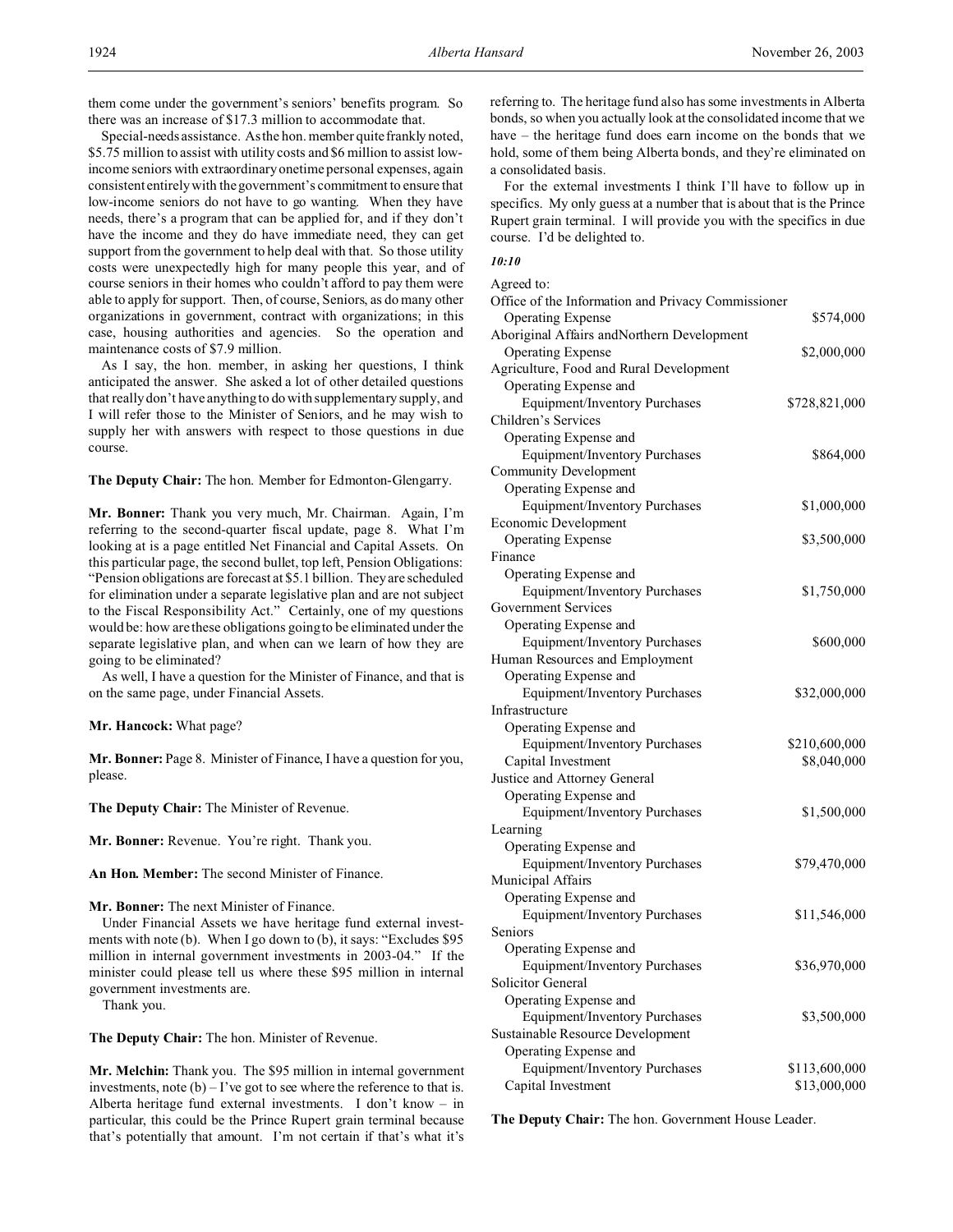**Mr. Hancock:** Thank you, Mr. Chairman. I'd move that the Committee of Supply rise and report.

[Motion carried]

[Mr. Shariff in the chair]

**Mr. Johnson:** Mr. Speaker, the Committee of Supply has had under consideration certain resolutions and reports as follows. All resolutions relating to the 2003-2004 supplementary estimates have been approved.

Office of the Information and Privacy Commissioner: operating expense, \$574,000.

Aboriginal Affairs and Northern Development: operating expense, \$2,000,000.

Agriculture, Food and Rural Development: operating expense and equipment/inventory purchases, \$728,821,000.

Children's Services: operating expense and equipment/inventory purchases, \$864,000.

Community Development: operating expense and equipment/inventory purchases, \$1,000,000.

Economic Development: operating expense, \$3,500,000.

Finance: operating expense and equipment/inventory purchases, \$1,750,000.

Government Services: operating expense and equipment/inventory purchases, \$600,000.

Human Resources and Employment: operating expense and equipment/ inventory purchases, \$32,000,000.

Infrastructure: operating expense and equipment/inventory purchases, \$210,600,000; capital investment, \$8,040,000.

Justice and Attorney General: operating expense and equipment/ inventory purchases, \$1,500,000.

Learning: operating expense and equipment/inventory purchases, \$79,470,000.

Municipal Affairs: operating expense and equipment/inventory purchases, \$11,546,000.

Seniors: operating expense and equipment/inventory purchases, \$36,970,000.

Solicitor General: operating expense and equipment/inventory purchases, \$3,500,000.

Sustainable Resource Development: operating expense and equipment/ inventory purchases, \$113,600,000; capital investment, \$13,000,000.

Mr. Speaker, I wish to table a list of those resolutions voted upon by the Committee of Supply pursuant to Standing Orders.

**The Acting Speaker:** Does the Assembly concur in the report?

# **Hon. Members:** Agreed.

**The Acting Speaker:** Opposed? So ordered. The hon. Government House Leader.

**Mr. Hancock:** Mr. Speaker, as has been the custom of the Assembly immediately following confirmation of supply, I seek unanimous consent of the Assembly to revert to Introduction of Bills to allow for first reading consideration of Bill 54, Appropriation (Supplementary Supply) Act, 2003 (No. 2).

[Unanimous consent granted]

#### *10:20*head: **Introduction of Bills**

**The Acting Speaker:** The hon. Government House Leader on behalf of the Minister of Finance.

# **Bill 54 Appropriation (Supplementary Supply) Act, 2003 (No. 2)**

**Mr. Hancock:** Thank you, Mr. Speaker. I do thank the House, including members of the opposition, for their indulgence in allowing us to go ahead with moving supplementary supply, and therefore I would request leave to introduce Bill 54, the Appropriation (Supplementary Supply) Act, 2003 (No.2). This being a money bill, Her Honour the Honourable Lieutenant Governor, having been informed of the contents of this bill, recommends the same to the Assembly.

[Motion carried; Bill 54 read a first time]

head: **Government Bills and Orders** head: **Second Reading**

# **Bill 53 Insurance Amendment Act, 2003 (No. 2)** *(continued)*

[Adjourned debate November 26: Mr. Hancock]

**Mr. Mason:** Mr. Speaker, I'm pleased to rise to speak to Bill 53, the Insurance Amendment Act, 2003 (No. 2). I think it might be worth while to quickly review a little more briefly some of the history that I covered when I spoke to the reasoned amendment of the hon. Member for Edmonton-Gold Bar on this bill.

According to the Consumers' Association of Canada Alberta has the highest insurance rates of the four western provinces. Interestingly enough, Mr. Speaker, it is those provinces which at various times have been guided by the benevolent rule of the New Democrats, and all, as a result, have public auto insurance systems.

Interestingly enough, from time to time the voters in their apparent wisdom have elected other governments in those provinces, Conservative governments and Liberal governments, and none of those governments have seen fit to eliminate the public insurance systems in those provinces because they've concluded that to do so would be ill advised both from a policy and their own survival point of view. Most recently the very conservative Liberal government of British Columbia has made a decision to retain the Insurance Corporation of British Columbia because they've been very impressed with its performance and they know that, in fact, getting rid of it would be a big political mistake.

Mr. Speaker, we have in fact got some very high rates in Alberta presently, and this bill purports to deal with that. I'll just give briefly some of the highlights from the report which was produced by the Consumers' Association of Canada, and it surveyed 17 cities in the four western provinces.

Just to indicate the methodology a little bit, the data is obtained directly from industry sources, and all rate quotes are from the period July 2 to 11, 2003. For each city a total of 34 rating profiles were used to provide a wide cross-sectional analysis of vehicle types, gender, location, age, driving history, and claims record. For each of the 34 rating profiles, a total of 10 rate quotes were obtained for each city in Alberta. For the other three provinces that operated public auto systems, only one rate quote was required for each profile for each city. The following criteria were used for all rate quotes: liability coverage, \$2 million; collision deductible, \$500; comprehensive deductible, \$300, and in Manitoba quotes it was \$500.

Here are the highlights of the report, Mr. Speaker.

1. Alberta consumers pay on average about twice as much for auto insurance than consumers in the other three western provinces with public auto insurance systems.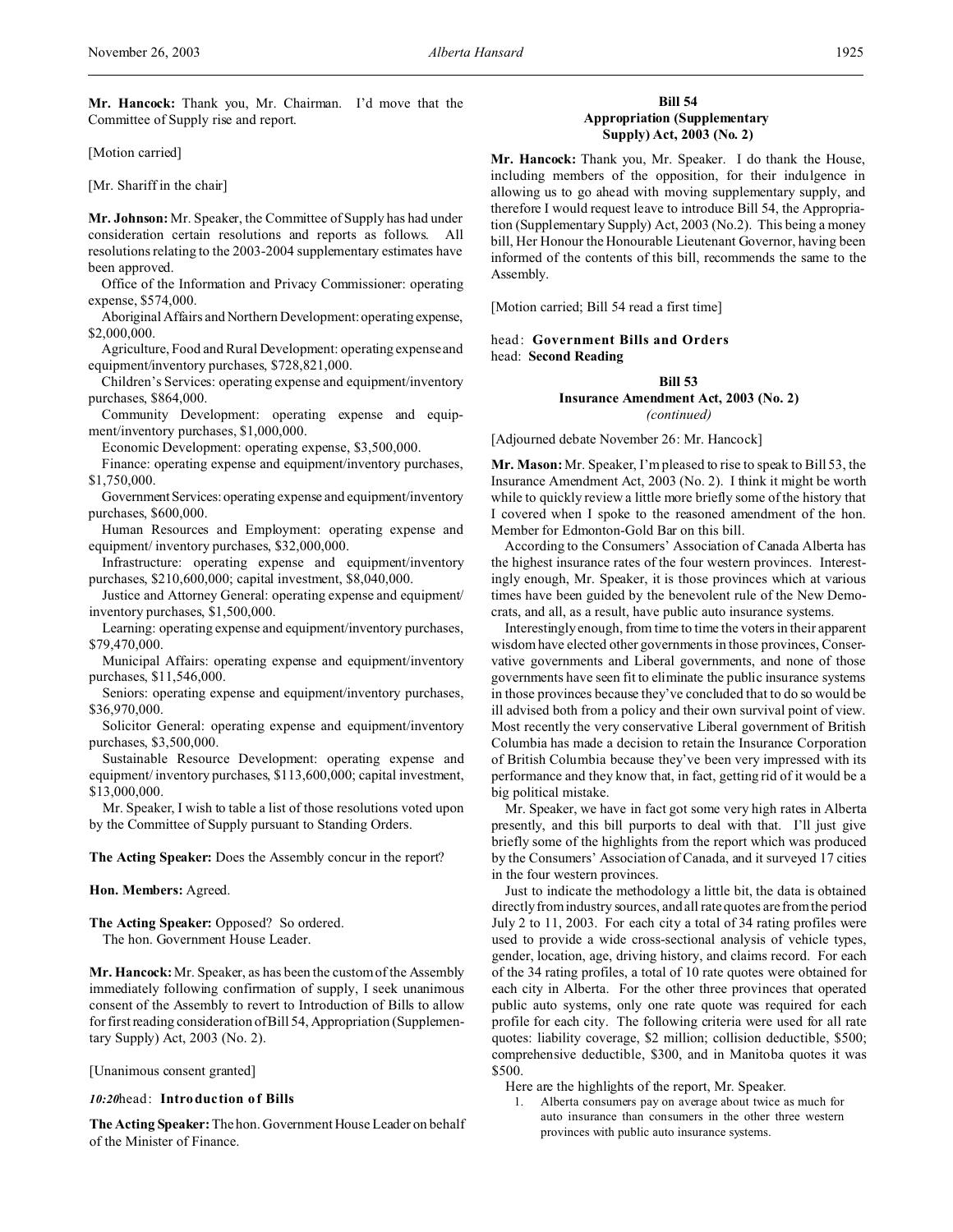- 2. A consumer in Lloydminster, Alberta could pay up to \$8,980 more annually for auto insurance than if they lived literally across the street in Lloydminster, Saskatchewan.
- 3. A driver in Winnipeg could pay up to \$9,080 less for auto insurance than if they lived in Edmonton, a comparable sized city with similar prairie-like driving conditions.
- 4. In Alberta older drivers who drive newer, much more expensive cars, and who have driving convictions, pay up to \$2,430 less annually for auto insurance than young drivers with clean driving records. In the three public auto provinces, where rates are based on a driver's record, a young good driver pays less than a bad older driver.

Mr. Speaker, just again to quickly review, how did this situation come about? Statistics Canada figures, which were drawn on the Insurance Bureau information, indicate that auto insurance rates rose 54 percent in the year 2002 in the province of Alberta. Every one of those increases was approved by this government. It is also the case – and I think it's been demonstrated quite clearly – that the reason for these increases was not an increase in claims, as the insurance industry suggests, because the claims in the same year only rose 3 percent, but in fact it was due to the insurance industry compensating for their losses on the stock market, which is the source of their revenue and profits.

So the government sat back and did nothing about any of this while it was going on even though they knew that rates were dramatically increasing, and they probably knew why as well. However, then came the New Brunswick election, and the government, as we have seen, sprang into action in order to head off a potentially serious problem.

It brings us to the bill before us today, Mr. Speaker, Bill 53. It's interesting that this bill follows the same sort of pattern that we've seen increasingly from this government, and that is what we call a framework bill. It has a legislative framework that allows all of the serious and important content of the bill to be established by regulation. That is, it doesn't come to this Assembly, it's not debated in public, the opposition doesn't get to speak about it, and it is just determined by the cabinet. This is a real trend here, and this bill, not to disappoint, gives the Conservative government a blank cheque to finalize its auto insurance reforms behind the closed door of the Tory caucus in the cabinet room.

All major planks in the reforms will be decided behind closed doors through regulation. For example, the definition of what will constitute a minor injury, section 650.1(1), will be defined in regulation. Even the \$4,000 cap on minor injuries is not contained in the legislation itself.

Premiums for basic coverage of entry-level drivers, section 656, will be decided by the new automobile insurance rate board that is being set up under Bill 53 in section 652 or by the cabinet directly under section 656(2).

Section 661.1 authorizes the cabinet to freeze premiums, and the effective date for the freeze, according to the Premier, will be October 30, 2003. The best way, I guess, to characterize this is that the government is locking in the highest rates in western Canada. This freeze, Mr. Speaker, is freezing rates at 57 percent higher than they should be. People who are getting renewal notices after October 30 are being told to pay the higher rate and they will be reimbursed by their insurance company at a later date. This is a significant financial hardship, especially for young drivers and those on low or fixed incomes. The new automobile insurance rate board will replace the existing Automobile Insurance Board, which will be phased out. Well, hallelujah. That little closed-door committee that rubber-stamped all of the rate increases that Albertans are being forced to pay is not going to be grieved, I might say, by those Albertans who even know of its existence. Very few members of the

public know of the existence of this particular Automobile Insurance Board.

# *10:30*

I just want to indicate, Mr. Speaker, for the record that the Automobile Insurance Board reports to the Minister of Finance and its directors are appointed by the minister. It has a very low profile, doesn't even have a web site. It does publish an annual report, but that is not even posted on the government web site, nor are the directors of the Automobile Insurance Board.

Mr. Speaker, it has reviewed, behind closed doors, rate application increases for compulsory coverage, mostly third-party liability. There is no opportunity for policyholders to challenge rate increases. Locations and dates of board meetings are not advertised or even made public. Minutes of board meetings are not published or made public.

The AIB appears to largely act as a rubber stamp for the insurance industry, Mr. Speaker. Only two out of 157 rate applications in 2002 were rejected outright by the AIB. Another 14 were approved with modifications. The balance, the vast majority, were accepted as applied for, often many, many applications in a single sitting. Clearly, the Alberta Automobile Insurance Board needs to be transformed into a government watchdog rather than an industry lapdog.

If we can go back to the regulations and the power of the government to set regulations. The new board will have the power to actually set rates rather than just simply review applications and approve them or not. There still is nothing in the act to indicate whether or not there will be a public, as opposed to a closed-door, rate-setting process. I would be very interested, Mr. Speaker, in hearing the minister responsible at some point in the debate on this bill address this point: will the new board, the automobile insurance rate board, operate in a public fashion, and will consumers and customers of insurance companies have a right to appear before the board and argue against changes in their rates or changes in the coverage that they receive for their policies? I think the government should set the record straight on that one.

The cabinet, under this act, also has the power to define what constitutes basic coverage that will be subject to governmentmandated rate caps and what is optional coverage not subject to rate caps. Section 661.5(1) also provides the government with a blank cheque, allowing the cabinet to make additional regulations on socalled unforeseen matters which are not covered by Bill 53.

I want to make another point that's important, Mr. Speaker, and that is that Bill 53 does not repeal section 22 of the Insurance Act. That section prohibits public insurers from British Columbia, Saskatchewan, and Manitoba from competing for business in Alberta. As a result, the government through this action, this act of neglect by failing by repeal this, is continuing its policy of denying the people of Alberta the choice of insurer and the chance to get the lowest rates because these insurance companies – particularly Saskatchewan Insurance offers competitive rates and actually operates in some other provinces besides Saskatchewan on a competitive basis, in some provinces that don't have public auto insurance.

Mr. Speaker, I just want to indicate that the approach that the government has taken is not going to resolve the questions. They are essentially going to try and find some savings which will be passed on in overall rate reductions of a very modest character, and basically they're going to find that the lion's share of those savings, which the minister quantified at \$250 million, will come as a result of payment caps. So what the government is offering is slightly cheaper insurance which is slightly less insurance, so you pay less for less, and that's where most of the savings are.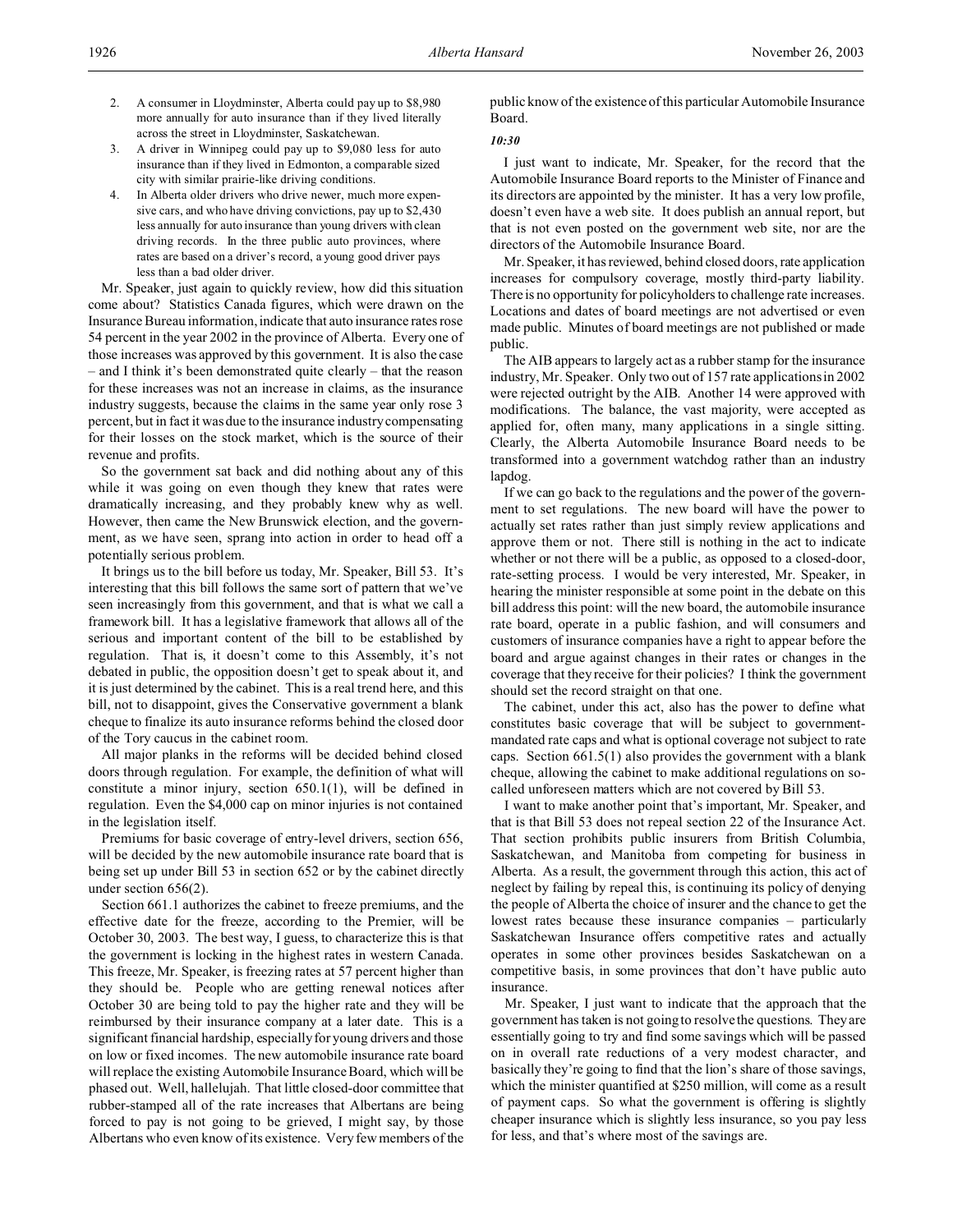There is apparently going to be some savings as a result of use of mediation, but that's a small portion. All of the rest of it, Mr. Speaker, is simply rearranging who pays exorbitant premiums. It won't be young male drivers any longer, and it shouldn't be, and it won't be seniors any longer, and it shouldn't be them either. Edmontonians, however, will continue to be discriminated against. You know, I'd like to see maybe some members of the Conservative Edmonton caucus stand up and address this question, how this was allowed to occur.

In my subsequent . . . [Mr. Mason's speaking time expired] They have a chance now in the five minutes.

So, Mr. Speaker, thank you very much, and with that I will conclude my debate on second reading.

**The Acting Speaker:** Hon. members, Standing Order 29. Any questions? The hon. Member for Edmonton-Ellerslie.

**Ms Carlson:** Thank you, Mr. Speaker. I'm just thrilled to be able to ask this member a question. My first question for him is this: does he think that the government's proposal for a 15 percent rollback after rates increased for most people by more than 40 percent is really a rollback?

**The Acting Speaker:** The hon. Member for Edmonton-Highlands.

**Mr. Mason:** Well, thank you very much, Mr. Speaker. I think the 15 percent rollback, just to correct the hon. Member for Edmonton Ellerslie, is actually the proposal of the Liberal caucus. Our calculations are that the government will only offer 12 percent, even if all of their savings are there. You know, it's a 57 percent increase, and then a reduction comes after that.

I appreciate the comment from the Member for Edmonton-Ellerslie because as I calculate it, to get rid of the 57 percent increase, you would have to reduce the premiums that people are now paying by approximately a third, which incidentally would put Alberta rates back in a comparable position to what people are paying in Saskatchewan, Manitoba, and British Columbia, where people are paying anywhere between \$800 and \$1,000 less for their auto insurance than we are.

Certainly, the Consumers' Association report is the most definitive report on this matter and certainly stands a greater scrutiny than anything anybody's been able to quote on the government side.

Thank you, Mr. Speaker.

**Ms Carlson:** One more question for the member. Could we hear you say just one more time how great you think the Liberal idea is for a public insurance plan, and how you couldn't have done it any better yourself?

**The Acting Speaker:** The hon. Member for Edmonton-Highlands.

**Mr. Mason:** Thank you very much. To the hon. Member for Edmonton-Ellerslie: you know, it is a wonderful plan, and I could say we couldn't have done it any better ourselves, but actually we did do it.

You know, I certainly appreciate the lack of any – I know that the Minister of Health and Wellness called one of the Liberal members an ideologue today, and to call a Liberal an ideologue, Mr. Speaker, is a bit of an oxymoron, I must say. They have a luxury that we and the Tories don't have, and that is almost a total absence.

Thank you.

#### *10:40*

# **The Acting Speaker:** The hon. Member for Edmonton-Glengarry.

**Mr. Bonner:** Well, thank you very much, Mr. Speaker. Indeed, it is a pleasure to rise this evening and make some comments on Bill 53, the Insurance Amendment Act, 2003 (No.2) Certainly, by comments made by other members to date on this particular bill, we can see that it is a contentious bill. There are some factors to insurance here in the province that add to the varying views that people have.

Certainly, when we look at where we are in the province with insurance, automobile insurance is mandatory, so it must be fair, affordable, and accessible to all. When we look at other sections, medical treatment and rehabilitation must be provided to those who need it but without unnecessary extra costs. I think that's a principle that we all can agree with as well. A third principle is that we must ensure a fair and honest marketplace where policies will be in plain language and explanations readily available to consumers. Those are three principles that we do have for insurance, and certainly when we have compulsory insurance in the province, those principles must be paramount.

Now, then, all of us here that pay insurance have seen that this has now become a pocketbook issue where we are now spending many more dollars each month on insurance. It is such a contentious issue that certainly it has toppled, or almost toppled, other provincial governments and quite rightfully so, because the increased dollars that we now spend on automobile insurance premiums affects the quality of our life. So certainly we need an alternative to high automobile insurance costs.

There are so many comparisons when we look at what is happening in the automobile insurance industry and in the WCB that it is scary. In the WCB we had a report by Justice Friedman, and one of his comments was that in the WCB the playing field was tilted certainly not in favour of the injured worker. This is one of those bills, again, Mr. Speaker, that I feel very strongly tilts that field not in favour of the injured party in an accident or the party in the accident whose car has been banged up, but it tilts it in favour of the insurance industry. That is certainly not something that we want to see.

One of the ways it does this is it reduces awards by the amounts of income from Canada pension plan contributions, employment insurance contributions, and it also caps what the awards will be. Now, then, this does some things that we certainly don't like. It tells people that they do not have a claim to advance, that they will get \$4,000 and that is it. A maximum of \$4,000. It tells lawyers in this province that they don't have people to represent because now we have a cap on what these settlements can be. What this does is it disenfranchises a whole segment of people that cannot speak for themselves when this occurs.

The other thing that this cap does is that it trivializes the pain and suffering encountered by those in an automobile accident. What it also does, more importantly, is that this legislation hurts the majority of people who clearly do not fit outside of the cap, and it takes away the fairness for those people that have been seriously injured and also takes away their justice. In my estimation and the estimation of most people, the victim should be the last person that has to sacrifice because of an unfortunate accident.

We know that the insurance industry is cyclical, and one of the reasons that it is cyclical is the fact that they have so many investments. Certainly, this government was lobbied quite heavily by the industry when the economic cycle was at a low, when all of our investments went for quite a tumble, but since that time things have rebounded, and we see today that insurance companies are making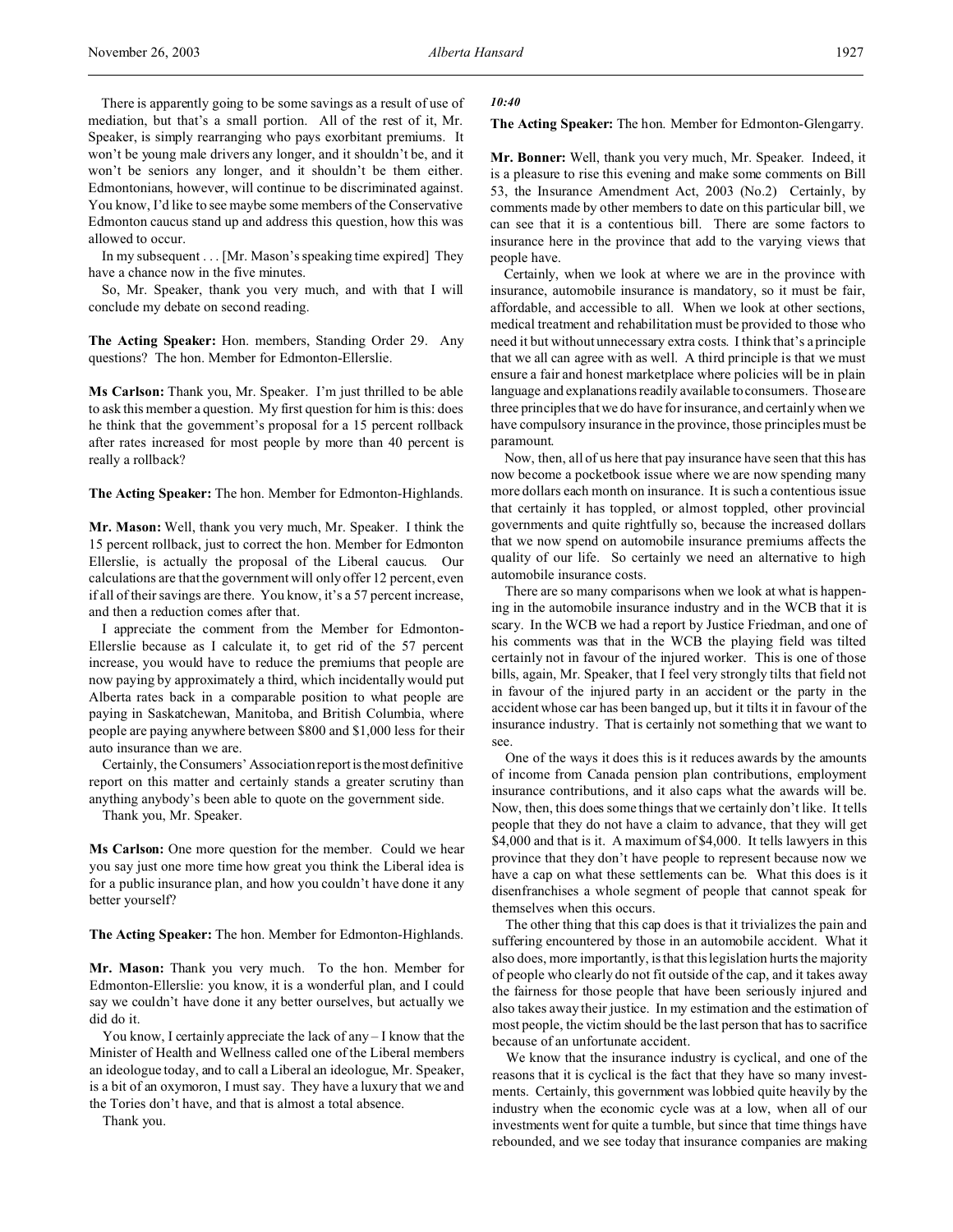quite a sizable profit. With the announcement today that the economic recovery in the United States is even greater than what was expected, insurance companies are poised to make even more profits, yet we have a bill that is going to freeze insurance rates at an all-time high. So this is not a bill that favours the average Albertan. This is a bill that certainly favours insurance companies.

What also happens with this bill is that we take the burden of proof for injuries and we place it directly on the individual. Certainly, these people do not have the background, they do not have the resources to fight multimillion dollar companies such as insurance companies. Even if they go to court, they must make certain that their settlement is going to be well in advance of \$4,000 for a serious injury in order just to cover their legal costs. So, again, this is a bill that doesn't help the average person.

We all know that insurance companies don't pay out easily. That's not their function. As we have heard many times with WCB from injured workers who have outstanding contentious claims that in their estimation haven't been settled, they feel that WCB says no and says no and says no, hoping that at some point they will just give up and go away. So in that particular case justice is not served. It is the company that has the resources to hang on that is going to eventually win, because it won't be to the injured party's advantage to fight and fight and fight for a small sum.

We have seen, as well, in this province, Mr. Speaker, a huge increase in the amount of fines for certain offences. We have also seen that since those fines have been increased, the revenues have been lower. I can't believe that we have had such a decrease in violations. I think that our violations are just as great. We continue to have higher accident rates. So when we have higher accident rates, when we have higher fines, again we are putting the one person, the driver, in the most compromising position.

As well, when we look at the difference in injuries today as compared to years when the use of seatbelts was not mandatory, we have moved away from the types of injuries where we had broken bones and lacerations to soft tissue injuries. These come about from the rapid acceleration and deceleration of people involved in accidents. We have also seen a tremendous increase in the number of injuries that are associated with the jaw, the TMJ type of injuries.

### *10:50*

Now, what's happened is we've also had amazing strides taken in the detection and treatment of these soft tissue injuries. As well, we find that some of these injuries just don't heal and that people are affected for the rest of their lives. When we talk about fraud in these insurance claims, how fraudulent is it to only offer a \$4,000 settlement when some of these injuries are much more serious and when even going to court is no guarantee that you'll be fairly compensated for your injury? Again, it is a gamble on the part of people that they can take the \$4,000 and go and hopefully get better down the road. It is another issue when dealing with soft tissue injuries that the time frame for healing in many of these types of injuries is certainly a lot longer. A broken bone mends in six to eight weeks. However, soft tissue injuries can take years.

When we look at the whole idea as to why we buy insurance, we buy insurance because that is our defence. Certainly, as the Member for Edmonton-Centre had outlined earlier, you buy that insurance, and then when you need that insurance, you should be compensated. There should not be only one person or one type of policy that will cover you. If you have multiple coverage, then you should be paid by each one of those plans.

So with those comments, I would like to close by talking about the psychological damage that some of these people receive in these accidents. I think of the tragic situation here of an accident on the Yellowhead Trail where a car was severed, was split in half, where one of the brothers was killed and the other was severely burned, yet

that mother that was in that car has no recourse for psychological damage. That is going to be a vision that haunts that person for the rest of her life.

I think that this bill, Bill 53, the Insurance Amendment Act, 2003 (No. 2), is not good legislation. I think that it is something that we have to revisit and revisit soon. I look forward to certainly making a number of amendments to this bill in committee, and I thank you for the opportunity to make these comments tonight.

**The Acting Speaker:** Standing Order 29 kicks in.

[The voice vote indicated that the motion on the previous question carried]

[Several members rose calling for a division. The division bell was rung at 10:55 p.m.]

[Ten minutes having elapsed, the Assembly divided]

[Mr. Shariff in the chair]

| For the motion:     |           |             |
|---------------------|-----------|-------------|
| Abbott              | Dunford   | Knight      |
| Ady                 | Gordon    | Lougheed    |
| Amery               | Goudreau  | Lund        |
| Broda               | Graydon   | McClellan   |
| Calahasen           | Griffiths | McClelland  |
| Cao                 | Hancock   | Oberg       |
| Cenaiko             | Hlady     | Renner      |
| Danyluk             | Horner    | Stelmach    |
| DeLong              | Jacobs    | Taylor      |
| Doerksen            | Johnson   | VanderBurg  |
| Ducharme            |           |             |
| Against the motion: |           |             |
| Blakeman            | Carlson   | Mason       |
| Bonner              |           |             |
| Totals:             | $For-31$  | $Against-4$ |

[Motion on previous question on Bill 53 carried]

**The Acting Speaker:** Hon. Member for Edmonton-Highlands, are you rising on a clarification point?

**Mr. Mason:** Mr. Speaker, I would like to move that on subsequent votes with respect to Bill 53, on a standing vote the interval of the ringing of the bells only be one minute. This evening only, and only on second reading.

[Unanimous consent granted]

**The Acting Speaker:** Pursuant to Standing Order 47(2) and *Beauchesne* 521(2), I must now put the question on the original question.

[The voice vote indicated that the motion for second reading carried]

[Several members rose calling for a division. The division bell was rung at 11:10 p.m.]

[One minute having elapsed, the Assembly divided]